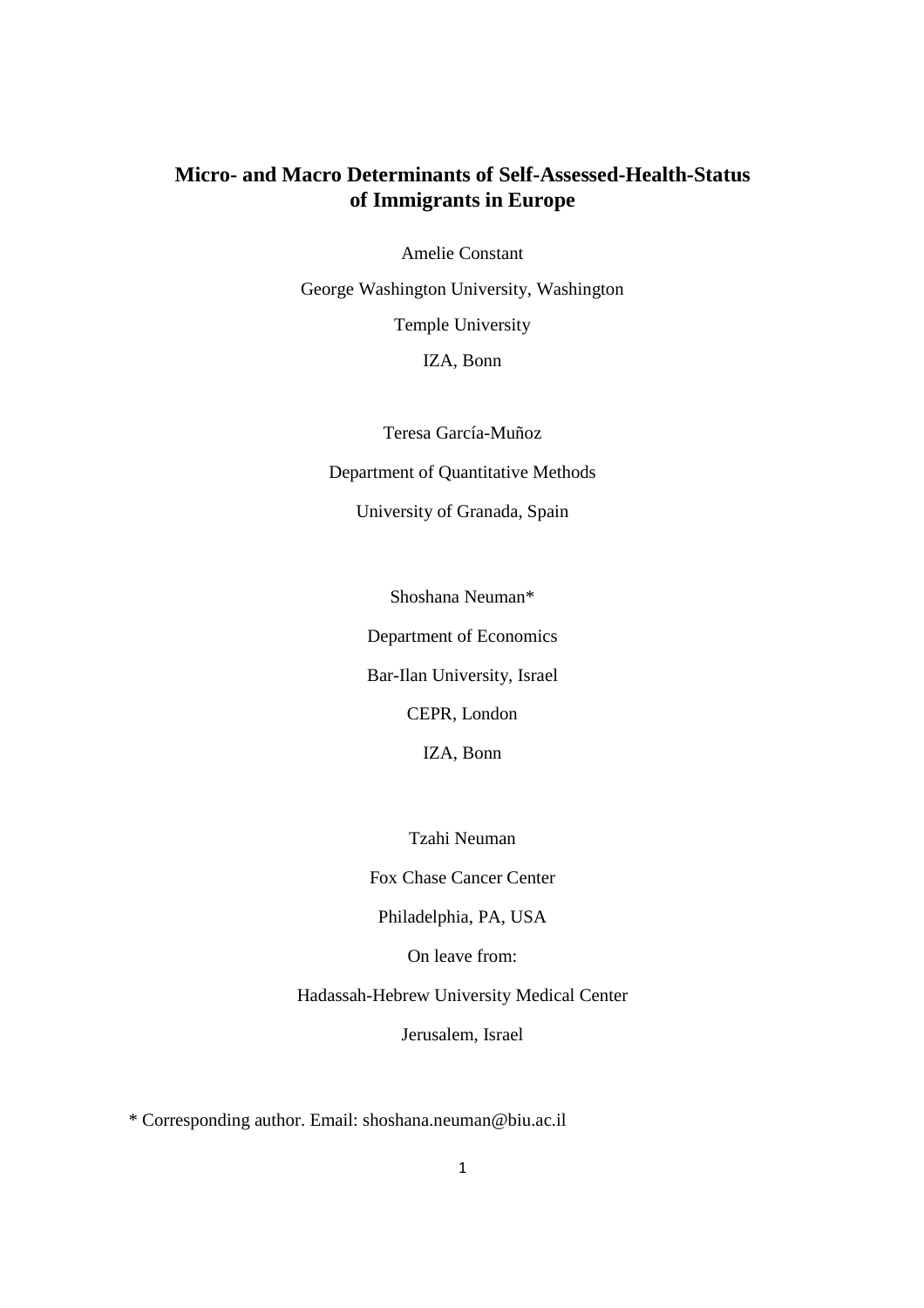# **Micro- and Macro Determinants of Self-Assessed-Health-Status of Immigrants in Europe**

#### **Abstract**

The combination of three factors motivated this study: (i) extensive evidence that subjective-health is a most reliable estimate of the individual's health-status; (ii) the constant growing share of immigrants in Europe (72 million in 2013) that calls for a better understanding of immigrants' behavior/attitudes/health in order to better cater to their needs and integration. To-date, there is limited research on immigrants' health-status; and (iii) the availability of the incredibly rich Survey of Health Aging and Retirement Europe (SHARE) that covers most European countries and facilitates the exploration of the full spectrum of self-assessed-health-status (SAHS), for native-born and immigrants. It is a multidisciplinary and cross-national panel data set of micro data on health, socio-economic status and social and family networks of more than 50,000 individuals aged 50 or over. The SHARE data are supplemented by country-specific macro data for both the 22 countries of origin and the 16 host countries. Improved econometric methods and software (e.g., a unique combination of POLS and Multilevel Analysis, suggested by the authors) lead to a careful analysis and reliable results.

The main findings are: (a) during the first decade after arrival in the host countries, immigrants report higher levels of subjective health compared to their native-born counterparts. As time since migration passes by, reported subjective-health decreases and eventually it is below the reported levels of the natives; (b) the level of development of both the country of origin and the host country (measured by the logarithm of per-capita GDP) affect positively the individual's SAHS (everything else being equal). The effect of the current country of residence is much more pronounced; and (c) it appears that positive and negative deviations (of the host country from the country of origin) have different impacts on individual SAHSs: an increase in a positive deviation (the country of origin is more developed compared to the host country – a 'loss' for the immigrating individual) leads to a decrease in the immigrant's SAHS, while an increase in the absolute negative deviation (a 'gain' for the immigrating person) leads to an increase in the immigrant's SAHS. These differential effects can be explained as some variant of the Loss-Aversion Theory. Following our findings, policy implications and venues for future research are suggested.

Keywords: self-assessed-health-status, immigration, Europe, country of origin, multilevel regression

JEL classifications: C22, J11, J12, J14, O12, O15, O52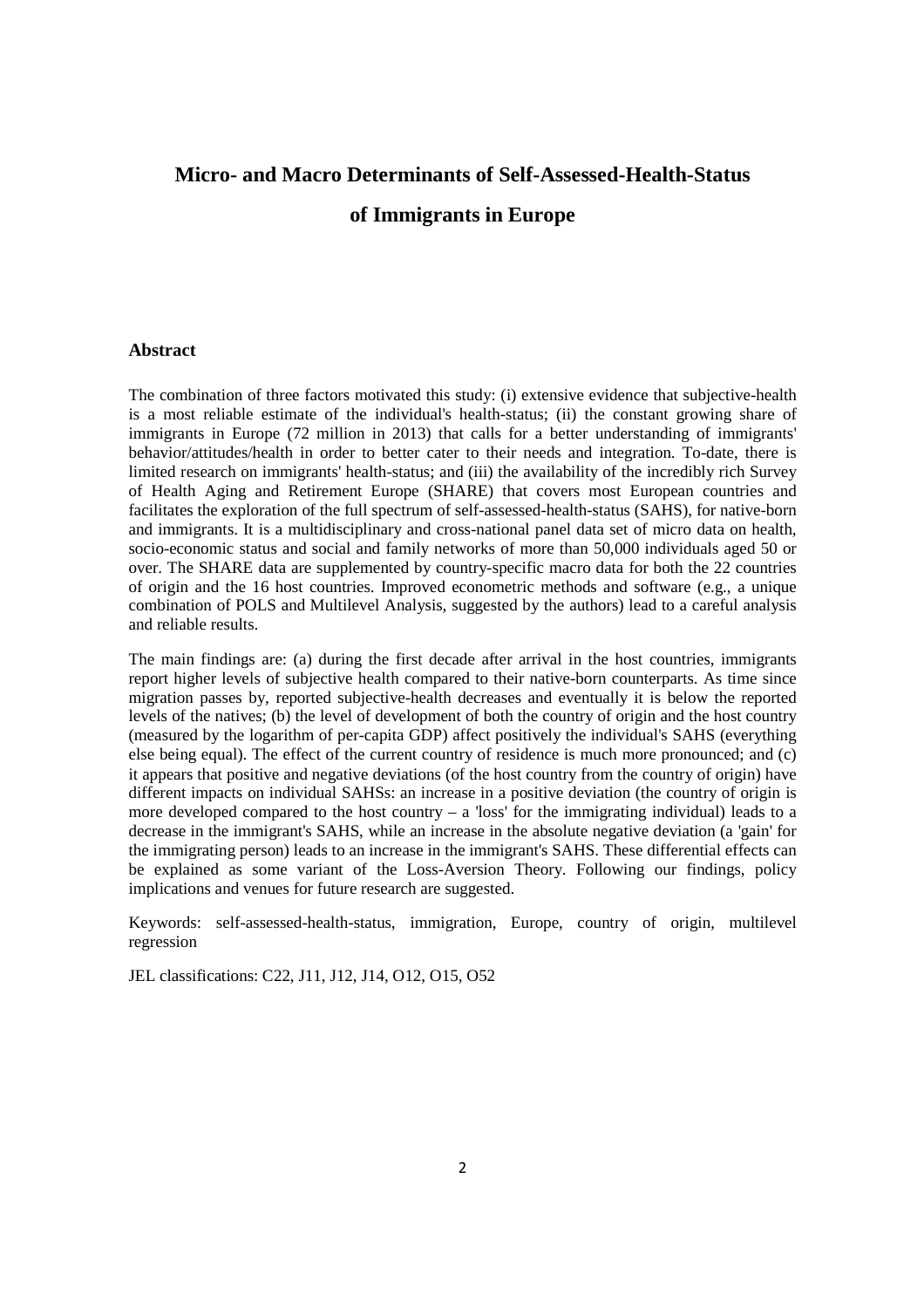#### **Introduction and motivation**

The combination of three factors motivated this study: (i) extensive evidence that subjective-health is a most reliable estimate of the individual's health-status; (ii) the constant growing share of immigrants in Europe that calls for a better understanding of immigrants' behavior/attitudes/health in order to better cater to their needs and integration. To-date, there is limited research on immigrants' health-status; and (iii) the availability of incredibly rich Survey of Health Aging and Retirement Europe (SHARE) that covers most European countries and facilitates the exploration of the full spectrum of self-assessedhealth-status (SAHS), by providing individual micro data for 16 countries (Daniel McFadden concluded that "SHARE has become a world-class example of research infrastructure"). The SHARE data base will be supplemented by country-specific macro data (for the sending- and the receiving-country). Improved econometric methods and software (e.g., POLS and Multilevel Analysis) lead to a more careful analysis and reliable results.

(i) The 'internal', view expressed by the 'self-assessed-health-status', has increasingly become a common measure of health in empirical research (e.g., Deaton and Paxson, 1998; Kennedy et al., 1998; Smith, 1999). A person's own understanding of her/ his health is the 'internal' view of health, as opposed to 'external' views that are based on observations of doctors or pathologists (Sen, 2002). The external view of health has come under considerable criticism, particularly from anthropological perspectives, for taking a distanced and less sensitive view of illness and health (Kleinman, 1988, 1995). Moreover, the belief that the individual is the best evaluator of her/his health status was supported by the findings of numerous studies, which indicated that self-ratings of health are good predictors of mortality and morbidity even more than medical records (Mossey and Shapiro, 1982; Idler and Benyamini, 1997; Benyamini and Idler, 1999; Ferraro and Kelley-Moore, 2001; Wang at al., 2001; van Doorslaer and Gerdtham, 2003; Nagarajan and Pushpanjali, 2008; Parissis et al., 2009; and Cesari et al., 2009). Over 200 studies have reported robust relationships between self-assessments-of-heath with mortality and morbidity (Mora et al., 2008). The respondents in the above cited sample surveys are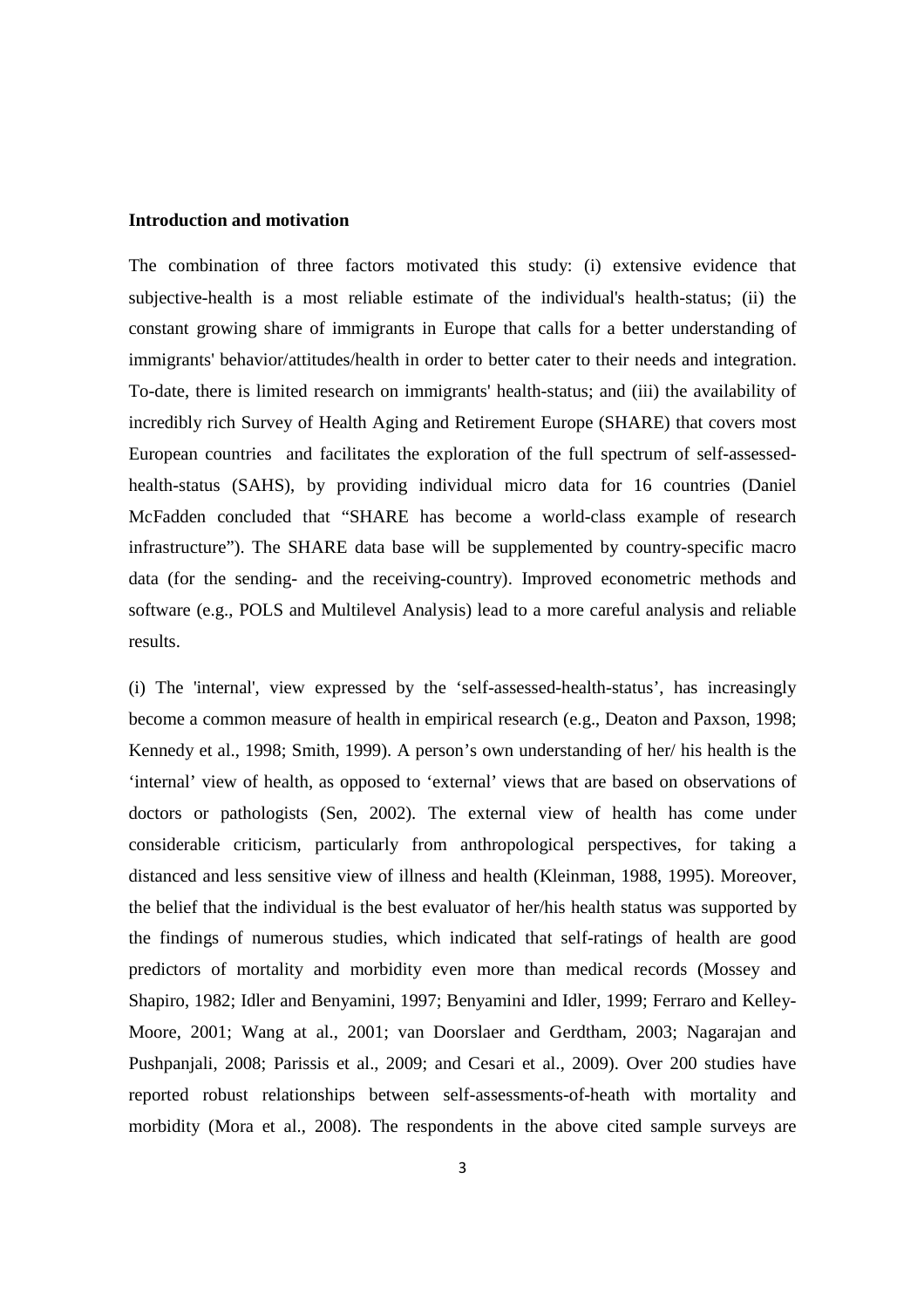heterogeneous in terms of: country of residence, socio-economic status, race, ethnicity, education, preventive practices, and health conditions – indicating the universality of the phenomenon. Accordingly, questions on subjective health were recently introduced in questionnaires used within the social sciences and the medical professions. The core variable – self-assessed-health-status (SAHS) - is evaluated by the respondents. Respondents are asked to assess their health-status by rating their overall health on a scale with 4-10 categories, ranging from 'excellent' to 'very poor', or some variant.<sup>1</sup> In the SHARE questionnaire (see below the description of the SHARE survey) the question is: "On a scale from 1 to 5, where 1 describes the worst imaginable condition and 5 the best imaginable condition, how do you rate your health in general?"<sup>2</sup>.

The studies cited above also looked into the determinants of subjective-health, which included medical measures as well as socio-economic factors (e.g., education, wealth, employment, age, marital-status). Country-specific macro-economic measures have also been included in an attempt to better understand population SAHSs, with clear evidence that aggregate country SAHSs are affected by macros like: per-capita GDP, expenditures on health, Human Development Index (HDI), share of obese people, share of active smokers (Garcia-Muñoz, Neuman and Neuman, 2014a, 2014b).<sup>3</sup> It follows that the country macros serve as some reference point when evaluation of individual SAHS takes place – ceteris paribus, higher levels of 'positive' macro measures (for instance: GDP, HDI) lead to more favorable individual SAHSs, while larger 'negative' macros (obesity, smoking) result in lower individual SAHSs. $4$ 

 $\overline{a}$ 

<sup>&</sup>lt;sup>1</sup> The subjective view of the respondent's health-status follows many studies on subjective well-being (SWB). For instance: In the World Value Survey the question is "Taking all things together, would you say you are: very happy; quite happy; not happy; not at all happy" (the economics literature tends to relate to 'well-being', 'happiness' and 'life satisfaction' largely interchangeably, whereas the psychology literature distinguishes between these 3 concepts). The holistic view of well-being replaced the old use of income as a sole indicator of the individual's well-being.

 $2 \text{ In some waves of the SHARE survey (i.e., the 2006 wave) the categories range from 0 to 10 (11 categories).}$ In the most recent 2011 wave, which is used for this study, the range is 1-5.

<sup>3</sup> In the same line, it was found that well-being of countries is affected by macros like: GDP, inflation, unemployment, inequality (Di Tella et al., 2001, 2003;Wolfers, 2003)

<sup>4</sup> Another possibility is that the macros are proxy variables for country-level conditions that affect the individual SAHS. For instance: higher levels of per-capita GDP or of HDI could indicate better nutrition, higher quality of health-services etc.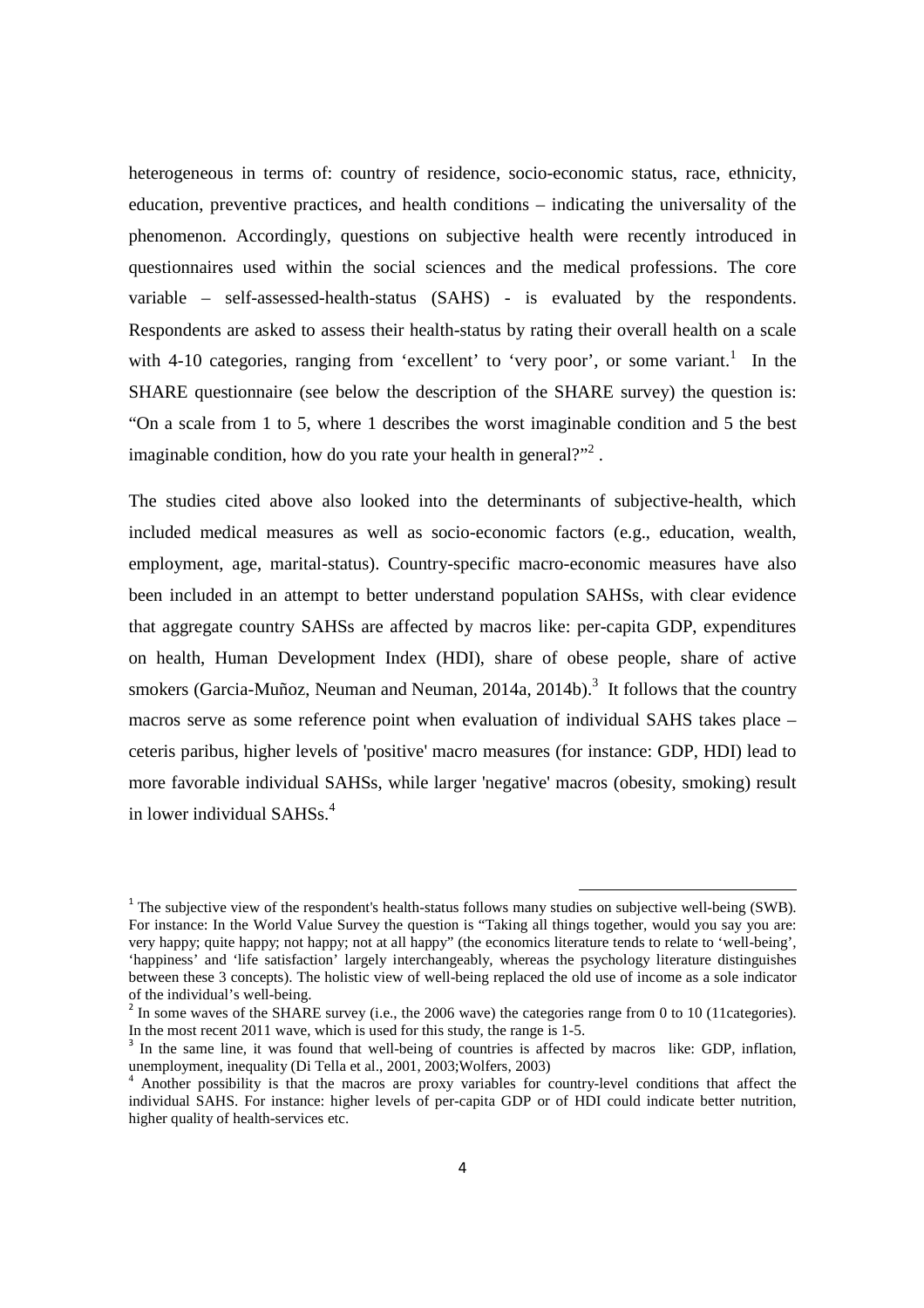(ii) Migrants offer an interesting case-study because they are confronted with (at least) two reference-points, namely their countries of origin and the host countries. The effects of country-specific macroeconomic factors of both the countries of origin and the receiving countries were already explored in two other contexts (a) the well-being of immigrants, and also (b) the intensity of their religious performance: (a) Akay, Bargain and Zimmermann (2013) examined whether the subjective well-being of migrants in Germany is responsive to fluctuations in macroeconomic conditions in their countries of origin and in the regions where they live in Germany. Using the data of the German Socio Economic Panel for 1984- 2009, they found that while immigrants in Germany are positively affected by the performances of the region in which they live (the local macros), they are negatively affected by macros of their countries of origin (migrants' well-being responds negatively to increases in GDP and positively to increases in unemployment in the country of origin). These results are robust for migrants in Germany. It will be interesting to validate the results for other countries as well; (b) In a similar vein, Aleksynska and Chiswick (2013) investigated the effects of local and home-land macros on religiosity of immigrants who arrived in Europe. Employing the European Social Survey (ESS) data base for the statistical analysis, they concluded that both origin and destination country characteristics (such as: economic development, religious pluralism and religious attitudes), are important predictors of religiosity of immigrants. In our study we focus on subjective-health (SAHS) of immigrants, with the attempt to use macroeconomic measures of both the local and origin countries as predictors of immigrants' SAHS.

Immigrants are becoming a significant factor in many countries. The global phenomenon of the constantly growing number of immigrants, in particular in Europe (and in the United States, and more recently in Asia), calls for more extensive research on immigrants' economic/social/religious behavior. The United Nations reports that in 2013, 232 million people, constituting 3.2 percent of the world population, were migrants who lived and worked in a country in which they were not born. Even more impressive is the growth rate of the number of migrants: within about two decades (between 1990 and 2013) the total number of migrants increased by 49.2 percent (from 155.5 in 1990 to 232 in 2013). The most recent data show that *in 2013 Europe hosted 72 million migrants,* constituting a share of 31 percent of the world migrants' stock. Country-level data indicate that five European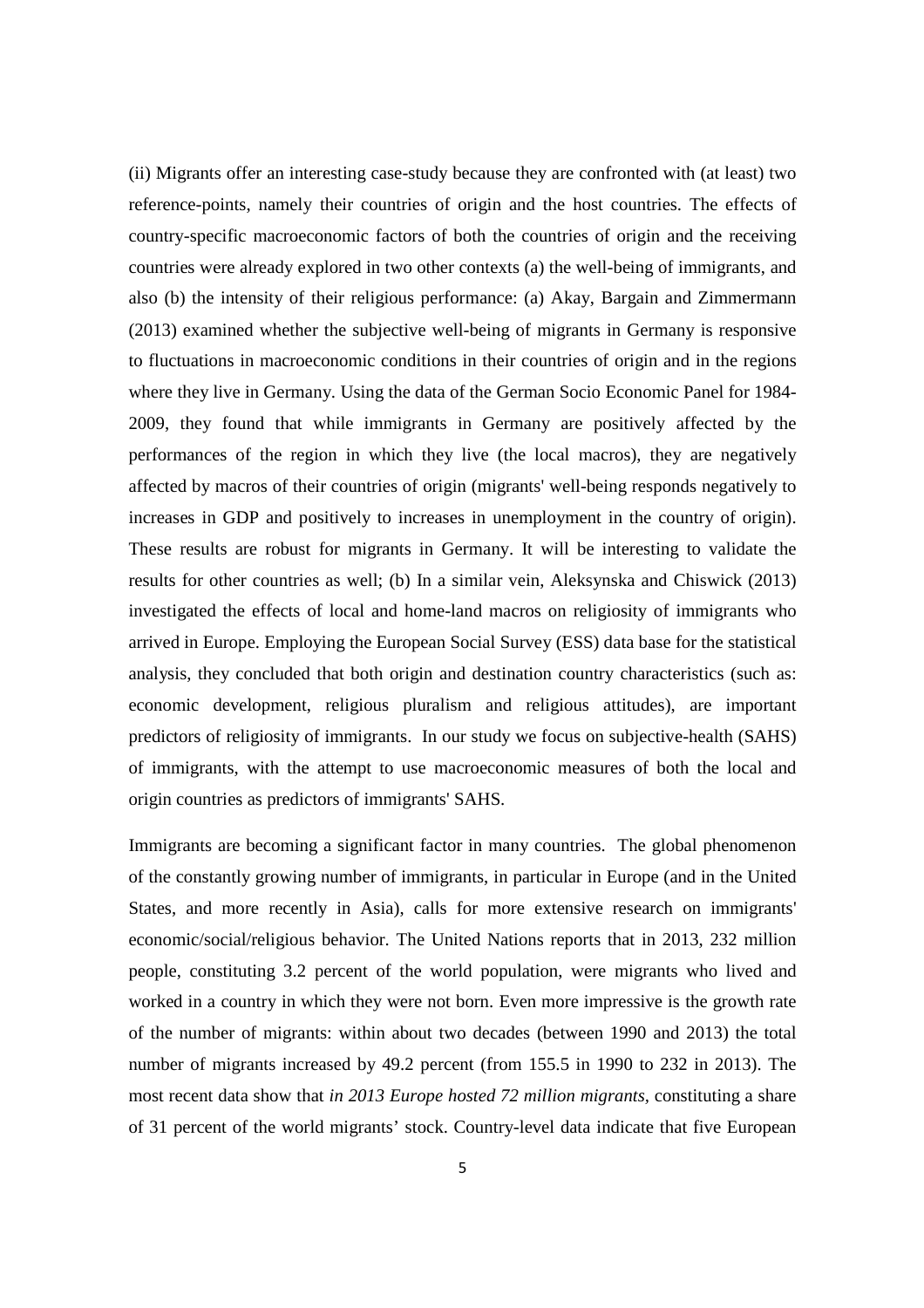countries are within the list of the ten largest immigrant absorbing countries: Russia with 11 million immigrants, Germany – 9.8 million, France - 7.4 million, Britain – 7.8 million and Spain  $-6.5$  million (United Nations, 2013).<sup>5</sup> Europe has changed its immigration status from a 'sending' to a 'receiving' society.<sup>6</sup>

More detailed country-specific information can be gained from Table 1, which presents the sizes (in 1,000s) and the shares of foreign-born populations in Europe for the year 2010.

| Country        | Number of<br>foreign born<br>(1,000s) | Share of foreign<br>born (% in total)<br>population) | Share of born in non-<br>European countries (%<br>in total population) |
|----------------|---------------------------------------|------------------------------------------------------|------------------------------------------------------------------------|
| Austria        | 1,276.0                               | 15.2                                                 | 9.1                                                                    |
| Belgium        | 1,503.8                               | 13.9                                                 | 7.0                                                                    |
| Cyprus         | 150.7                                 | 18.8                                                 | 13.5                                                                   |
| The Czech Rep. | 398.5                                 | 3.8                                                  | 2.6                                                                    |
| Denmark        | 500.8                                 | 9.0                                                  | 6.3                                                                    |
| Estonia        | 217.9                                 | 16.3                                                 | 15.0                                                                   |
| Finland        | 228.5                                 | 4.3                                                  | 2.8                                                                    |
| France         | 7,196.5                               | 11.1                                                 | 7.8                                                                    |
| Germany        | 9,812.3                               | 12.0                                                 | 7.8                                                                    |
| Greece         | 125.6                                 | 11.1                                                 | 8.3                                                                    |

**Table 1: Foreign-born populations in European countries, 2010** 

<sup>5</sup> The other five are: The United States – 45.8 million, Saudi-Arabia – 9.1 million, the Union of Gulf Countries  $-7.8$  million, Canada – 7.3 million and Australia – 5.6 million (United Nations, 2013).

l

<sup>&</sup>lt;sup>6</sup> Immigration flows into Western Europe came for several sources: immigrants from the former colonies of European countries (in North and West Africa, and South and Southeast Asia) arrived in France, England and the Netherlands; migrant labor from the less developed Southern European countries (Italy, Spain, Portugal, Greece, Yugoslavia, and Turkey) were attracted by "guest-workers" programs; refugees, asylum seekers and illegal migrants fled (and are still fleeing) from less privileged regions that suffer from famines, wars and political violence; and immigrants from the Former Soviet Union and Eastern Europe left their native countries when the gates opened after the collapse of communism in 1989. The heterogeneity of the countries of origin led to large variations in the educational attainments and wages of immigrants in Europe: immigrants from non-OECD countries have lower educational levels and wages, particularly when compared to natives and immigrants from the EU15 countries (Dustmann and Frattini, 2011).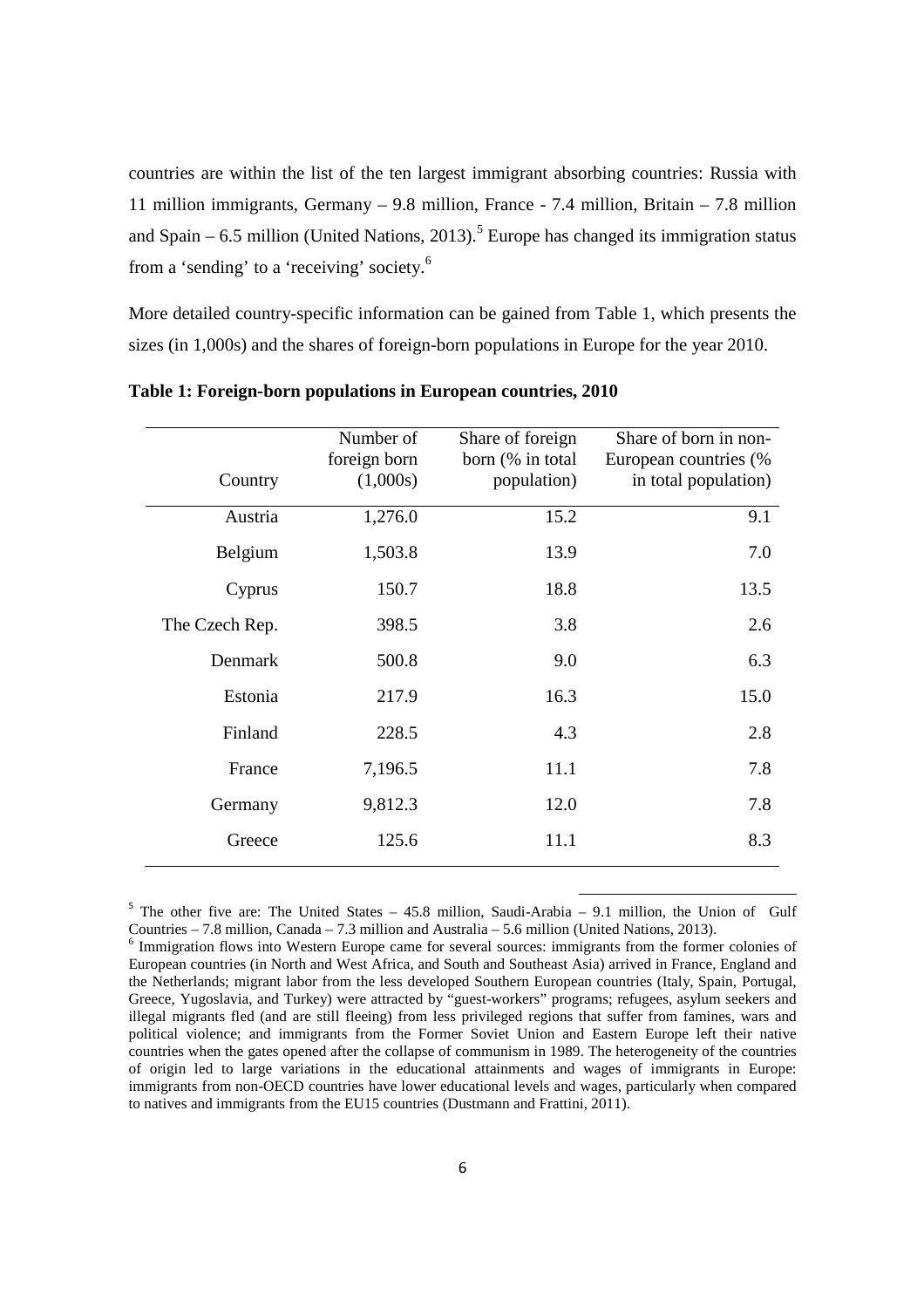| Country         | Number of<br>foreign born<br>(1,000s) | Share of foreign<br>born (% in total<br>population) | Share of born in non-<br>European countries (%<br>in total population) |
|-----------------|---------------------------------------|-----------------------------------------------------|------------------------------------------------------------------------|
| Hungary         | 436.6                                 | 4.4                                                 | 1.4                                                                    |
| Iceland         | 35.1                                  | 11.0                                                | 3.7                                                                    |
| Ireland         | 565.6                                 | 12.7                                                | 2.9                                                                    |
| Italy           | 4,798.7                               | 8.0                                                 | 5.3                                                                    |
| Latvia          | 343.3                                 | 15.3                                                | 13.6                                                                   |
| Luxembourg      | 163.1                                 | 32.5                                                | 5.6                                                                    |
| The Netherlands | 1,832.5                               | 11.1                                                | 8.5                                                                    |
| Norway          | 524.6                                 | 10.8                                                | 6.5                                                                    |
| Poland          | 456.4                                 | 1.2                                                 | 0.7                                                                    |
| Portugal        | 793.1                                 | 7.5                                                 | 5.7                                                                    |
| Slovakia        | 50.4                                  | 0.9                                                 | 0.4                                                                    |
| Slovenia        | 253.8                                 | 12.4                                                | 11.0                                                                   |
| Spain           | 6,442.8                               | 14.0                                                | 8.9                                                                    |
| Sweden          | 1,337.2                               | 14.3                                                | 9.2                                                                    |
| UK              | 7,012.4                               | 11.3                                                | 7.7                                                                    |

Source: Eurostat (online data access: tps00178, migr\_pop3ctb)

Notes: Data are not available for Bulgaria, Croatia, Switzerland and Ukraine. The Slovakian data are for the year 2009. The Belgian data are provisional.

As Table 1 indicates, immigrants comprise more than 10 percent of the local population in a large number of European countries. At the top ranks we find Luxembourg (32.5 percent of the population are immigrants), Cyprus (18.8 percent) and Estonia (16.3 percent). The share of immigrants is below 5 percent in only a few countries (Slovakia ranks last with immigrants comprising only 0.9 percent of the total population). The majority of immigrants were born in non-European countries. Moreover, given that most European countries were facing during the last decades a dramatic drop in fertility within the native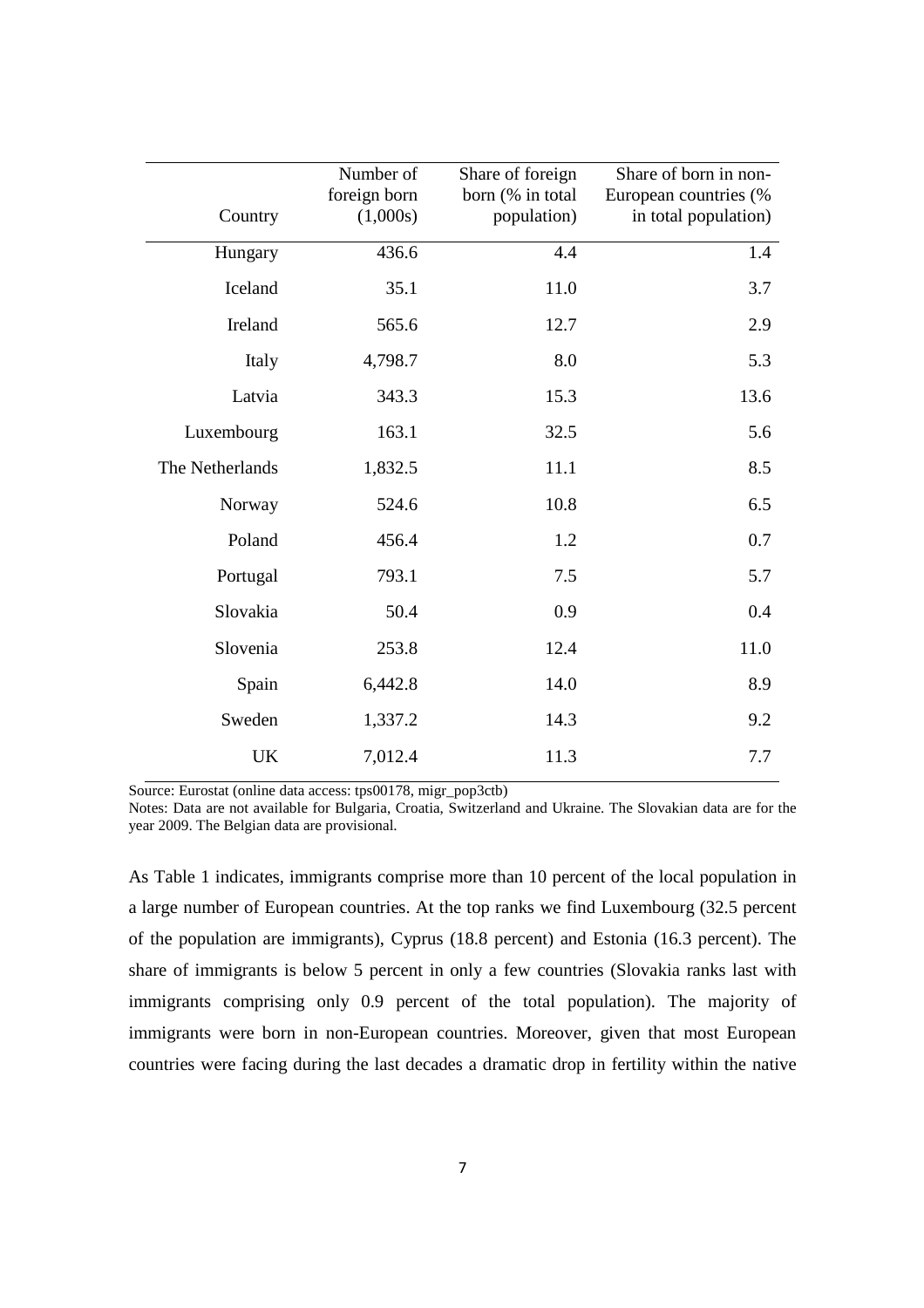populations<sup>7</sup>, combined with figures of significantly higher fertility rates among immigrants in Europe<sup>8</sup>, leads to the forecast of growing shares of immigrants. The religious landscape in Europe is also expected to change, due to the large share of Moslem immigrants. According to the Pew Research Center (2011), the Moslem share in the European population (as a whole) is expected to grow by nearly one-third over the next 20 years, rising from 6% of the region's population, in 2010, to 8% in 2030.<sup>9</sup>

Against the background of the growing share of immigrants within the European populations, a better understanding of the various aspects of immigrants' behavior (including health) is therefore essential in order to derive policies that will ensure their well-being and successful integration. There is already a large body of research that examined aspects of immigrants' health. The literature suggests that immigrants are often healthier than natives in the host countries and also compared to non-migrators remaining in their countries of origin (e.g., Antecol and Bedard, 2006; Kennedy, McDonald and Biddle, 2006). There is also a consistent finding that immigrants who tend to be healthier upon arrival in the receiving countries, eventually assimilate to the less healthy patterns in their host countries ("the healthy immigrant effect", see for instance, Antecol and Bedard, 2006; Kennedy, McDonald and Biddle, 2006; Averett, Argys and Kohn, 2012). Many of these studies focus on weight-related health outcomes, noting that immigrants (shortly after

 $\overline{a}$ 

<sup>&</sup>lt;sup>7</sup> Eurostat data show that, the number of live births in Europe in 1970 was 7.15 million babies, while in 2010 this figure decreased to 5.36 million. The most pronounced changes in the average number of live births per woman are evidenced in the European Catholic countries: Ireland (from 3.8 in the early 1970s, down to 2.1 in 2010), Spain (from 2.2 in the early 1980s to 1.4 in 2010), Portugal (from 3.0 in the early 1970s to 1.4 in 2010), Italy (from 2.4 in 1970 to 1.4 in 2009), and Poland (from 2.1 in 1990 to 1.4 in 2010).

<sup>&</sup>lt;sup>8</sup> An examination of national country measures shows that: in Spain, in 2009, the number of births per 1000 women in fertility age, was 9.7 within the Spanish native population, compared to 17.8 within the foreign population (National Institute for Statistics-INE, Spain); in the UK, in 2010, the Total Fertility Rate (TFR) of UK-born mothers was 1.88, versus 2.45 for non-UK-born mothers (Office for National Statistics-ONS, UK); in Sweden, in 2010, TFR for Swedish mothers was 1.8, compared to 2.3 for foreign mothers (Statistics Sweden); in Switzerland, in 2010, TRF measures were 1.4 and 1.9 for Swiss and foreign-born mothers, respectively (Swiss Statistical Office); and, in Italy, in 2010, the average number of children was 1.3 for Italian mothers compared to 2.1 for foreign-born mothers (National Institute for Statistics-ISTAT, Italy).

<sup>&</sup>lt;sup>9</sup> This prediction is further developed in Goujon et al. (2006). They consider relative fertility, migration, and intergenerational religious transmission and offer projections for the future religious composition of Austria (in 2051), claiming that by 2051 Moslems will compose 14%-26% of the Austrian population. Moreover, if current fertility trends will not change, Islam could represent in 2051 the major religion of those below 15 years of age. These projections are based on an assumption of an annual inflow of 20,000 Moslem immigrants. In other European countries that have more significant inflows of immigrants from Moslem countries (e.g. Germany, Spain), the changes in the share of immigrants and in the religious composition of the country could be accelerated and more dramatic.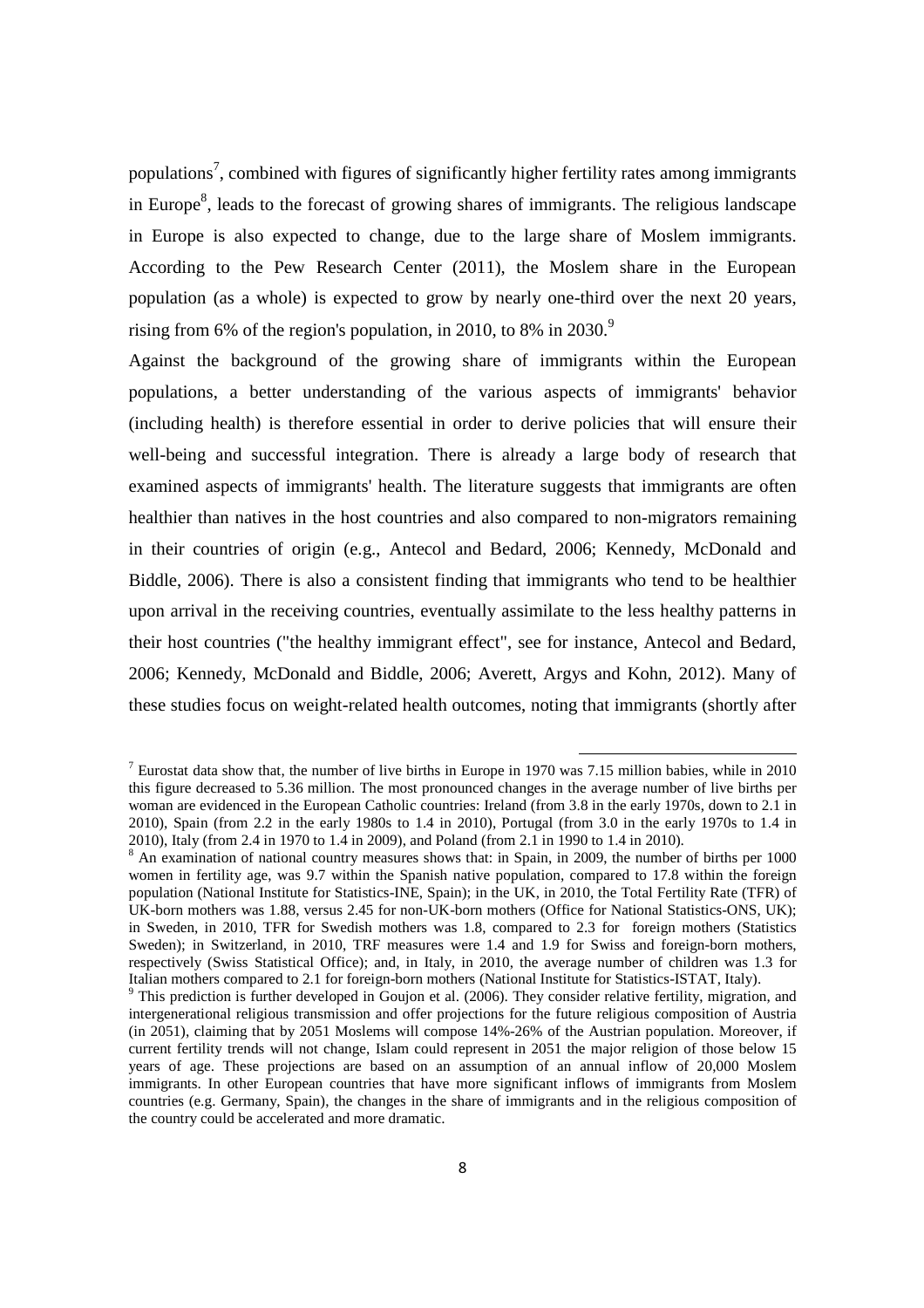arrival) are less likely to be obese compared to their native-born counterparts (McDonald and Kennedy, 2005; Kirchengast and Schobert, 2006). In our study we relate to the much broader notion of health, namely, the self-assessed health-status, and focus on the supplementary effects of country-specific macro variables within the immigrant's two reference points – the receiving and the sending countries – beyond and above the micro medical and socio-economic determinants of SAHS.

(iii) The very rich Survey of Health Aging and Retirement Europe (SHARE) data base is an ideal data set for the exploration of the full spectrum of factors behind the SAHS (of natives and of immigrants). It is a multidisciplinary and cross-national panel data set of micro data on health, socio-economic status and social and family networks of more than 50,000 individuals aged 50 or over. They are a balanced representation of the various regions in Europe, ranging from Scandinavian countries (Denmark and Sweden), through Central Europe (Austria, France, Germany, Switzerland, Belgium, the Czech Republic and the Netherlands) and Eastern Europe (Poland, Hungary, the Slovak Republic and Estonia), to the South (Spain, Italy and Portugal).

Health starts to deteriorate around the age of 50. It is therefore natural to examine the determinants of SAHS using samples from the population aged 50 or above. Moreover, the share of this sub-population is constantly growing in virtually all countries (see Figure 1) and catering to its health needs, is of great socio-political importance.



#### **Figure 1: Size of population aged 50 and over, Europe**

Source: Eurostat (2013)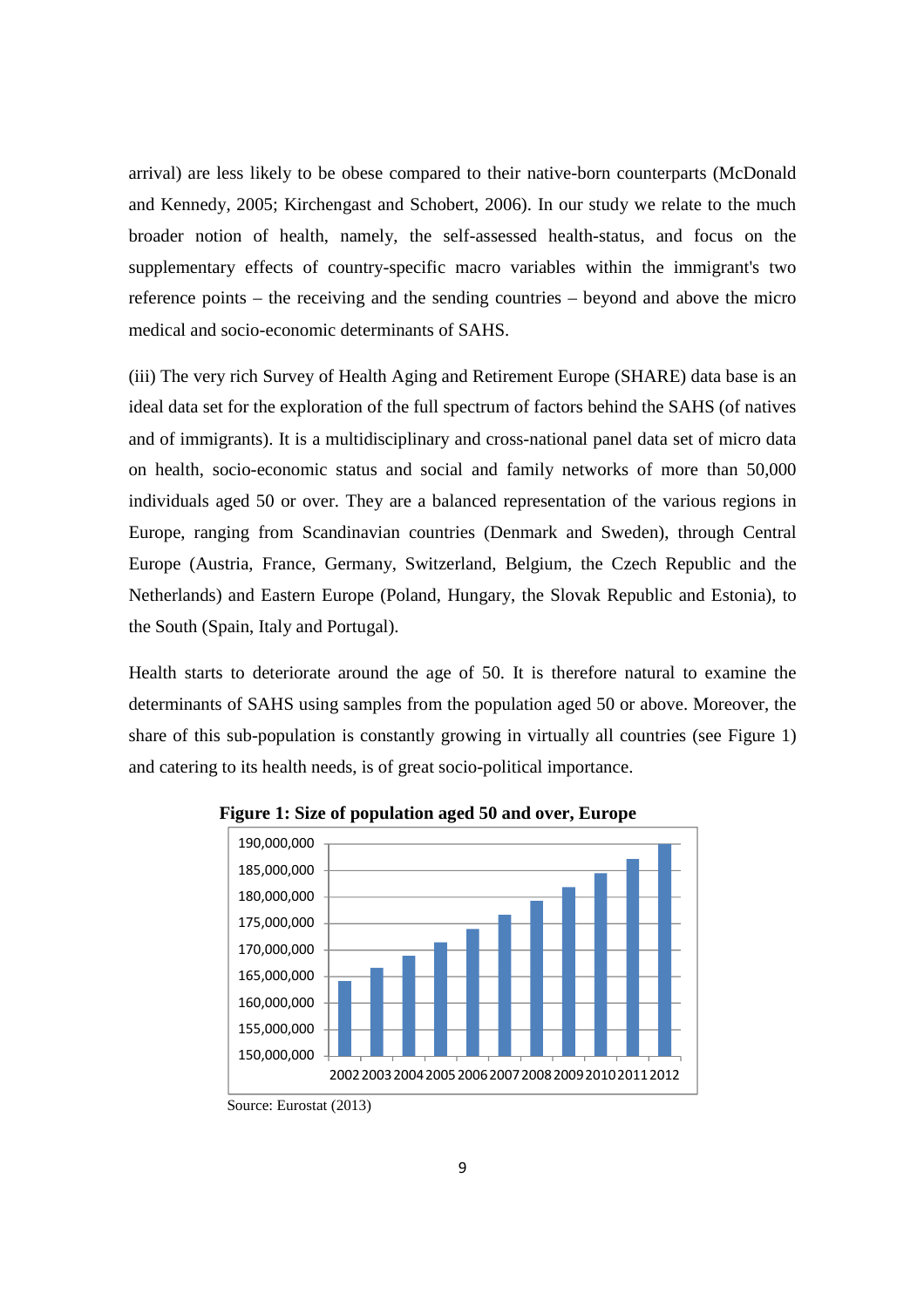The empirical analysis includes two strata: (1) estimation of SAHS equations, using a large set of personal medical and socio-economic characteristics as explanatory variables, controlling for random country effects. *Multilevel Regression Analysis* is used for estimation. This method is designed for clustered/nested observations (e.g., a group of individuals/observations in each country in the sample) and allows for the inclusion of country-specific macros (e.g., country-specific levels of the logarithm of per-capita GDP), in addition to country random effects. As we focus on immigrants' SAHS, the equation includes dummy variables for immigrants (individuals who were not born in the current country of residence), with a distinction between different duration periods since migration (10 years or less; 11-to-20 years; 21 years or more). In a second Model, per-capita GDP (logarithm) in the country of residence, is also added as an explanatory variable; (2) estimation of separate SAHS equations for the immigrants' sample (with the same set of micro medical and socio-economic variables). Three Models are estimated: In the first one, per-capita GDP (logarithm) in the country of residence, is also added as an explanatory variable controlling for random country-effects of the host countries; As our main focus here are the macro effects of the host versus the sending countries. The logarithm of percapita GDP of the host countries and the countries of origin are both included in a second model (controlling of random-effects of the two sets of countries). The respective coefficients indicate whether the GDPs of the two reference points have similar or different effects (in terms of sign and magnitude) on the immigrant's evaluation of her/his healthstatus; Additionally, the effects of differences between these macros are analyzed in a third model, distinguishing between positive and negative differences, and thus allowing for asymmetry.

The next section presents the empirical analysis and findings and the last section offers concluding remarks and policy implications.

#### **Empirical analysis**

#### *The data set*

Share is a collaborative effort of more than 150 researchers world-wide, organized in multidisciplinary national teams and cross-national working groups. A scientific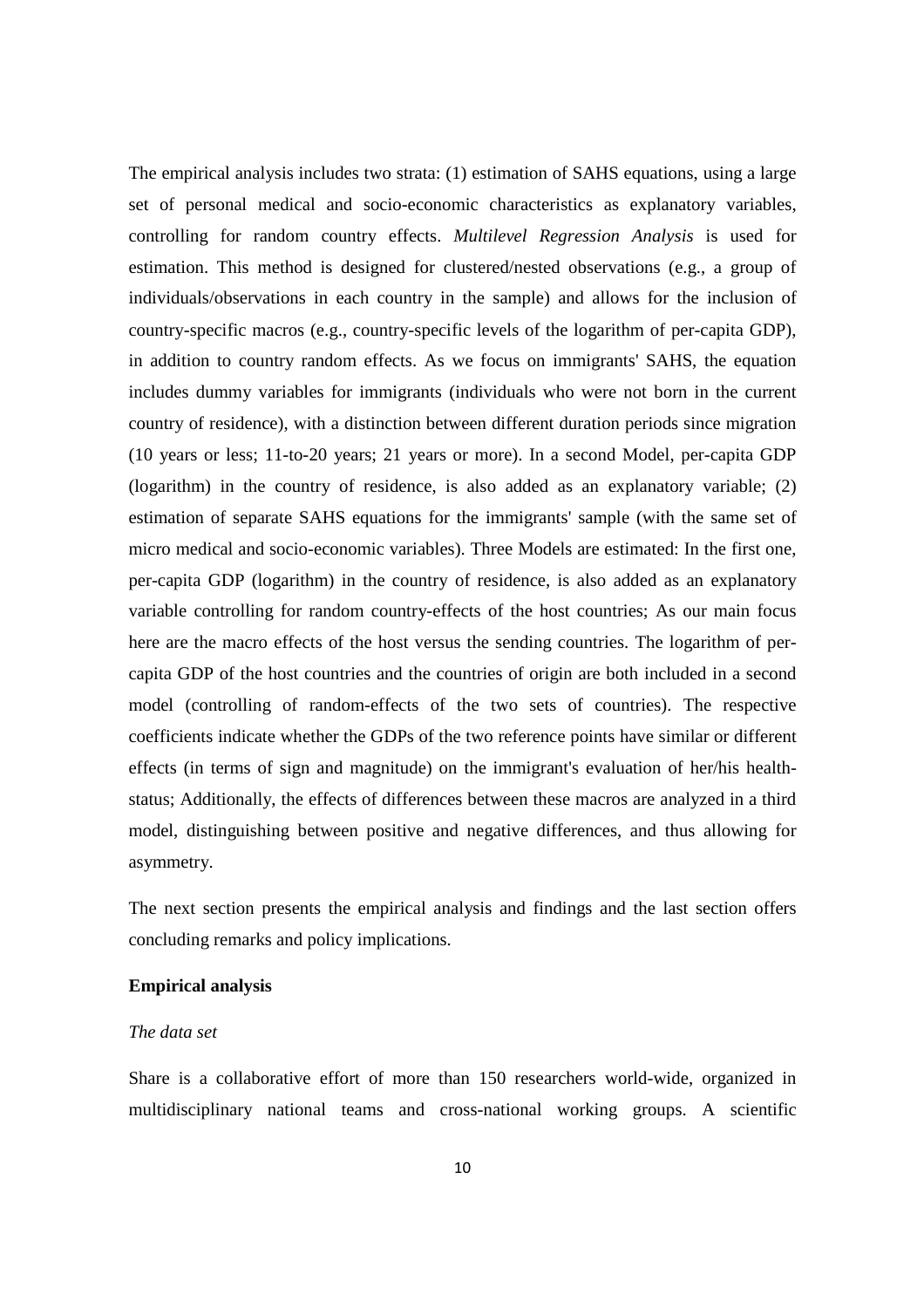monitoring board and a network of advisors help to maintain and improve the project's scientific standards. The main funding comes from the European Commission (5th, 6th and 7th framework programs). It will constitute a longitudinal data base. Three waves have been completed already – in 2004, 2007 and 2011.

Data collected include health variables (e.g. self-reported health, health conditions, physical and cognitive functioning, health behavior, use of health-care facilities); bio-markers (e.g. grip strength, body-mass index); psychological variables (e.g. psychological health, wellbeing, life satisfaction); economic variables (e.g. current work activity, job characteristics, opportunities to work past retirement age, sources and composition of current income, wealth and consumption, health insurance, housing, education); and social variables (e.g. marital variables, immigration status, years since migration, country of origin of migrants, assistance within families, transfers of income and assets, social networks, volunteer activities).

The SHARE data base will facilitate our goal of exploring the various determinants of SAHS, as well as the country-specific effects. For immigrants, the effects of the two reference countries will be explored (the country of origin, and the receiving country).

#### *SAHS of natives and immigrants – descriptive statistics*

Figure 2 presents the distribution of *raw* (not controlled for differences in medical and socio-economic characteristics) SAHS levels for native-born individuals, along with immigrants at the three levels of duration since migration (up to 10; 11-20; 21 and over).

#### **Figure 2: Distribution of raw SAHS levels**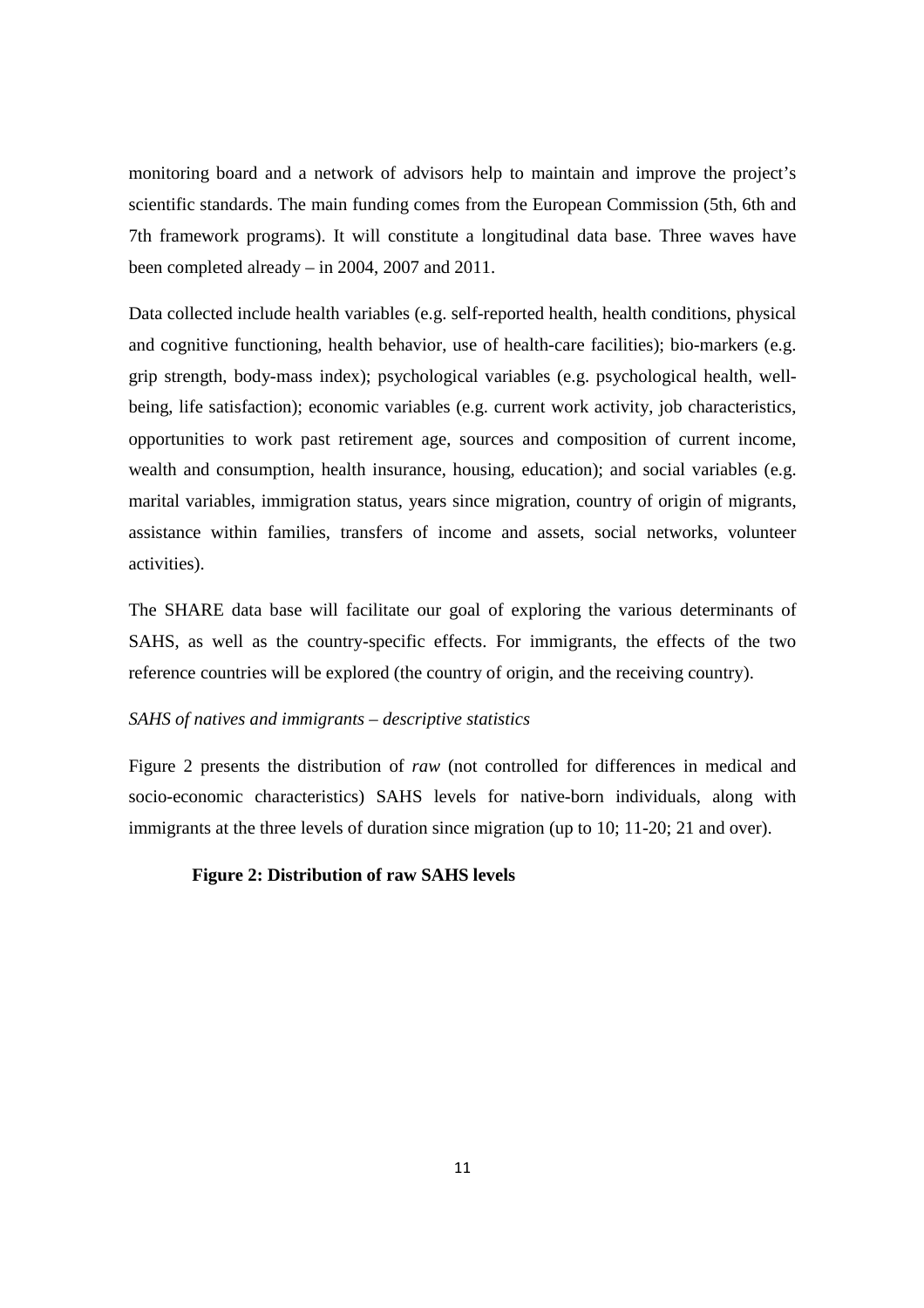

As is evident from the graph, during the first decade after arrival in the host countries, immigrants report higher levels of subjective health compared to their native-born counterparts: lower relative frequencies for the 'poor' and 'fair' categories and larger frequencies for the 'good', 'very good' and 'excellent' categories. For instance: an 'excellent' health-status is reported by about 6 percent of the native-born, compared to about 14 percent of immigrants who stay 10 years or less in the host country . As time since migration passes by, reported subjective-health decreases and eventually it is below the reported levels of the natives.

#### *Estimation of SAHS equations - Econometric considerations*

The dependent variable is the respondent's subjective assessment of her/his health-status, ranging from 1 (worst imaginable condition) to 5 (best imaginable condition).

Since reported subjective-health is intrinsically ordinal (with 5 values of 1-5), the natural way to estimate a SAHS equation is by using Ordered Logit or Ordered Probit. Interpretation of the regression coefficients of this type of estimation is difficult and not intuitive. Van Praag and Ferrer-i-Carbonell (2008) suggested a modification of the standard Ordered Logit/Probit models labeled Probit-Adapted OLS (POLS): the ordered dependent variable is "roughly" cardinalized by, first, calculating the relative frequencies of its different outcome categories, and then placing these frequencies into a standard normal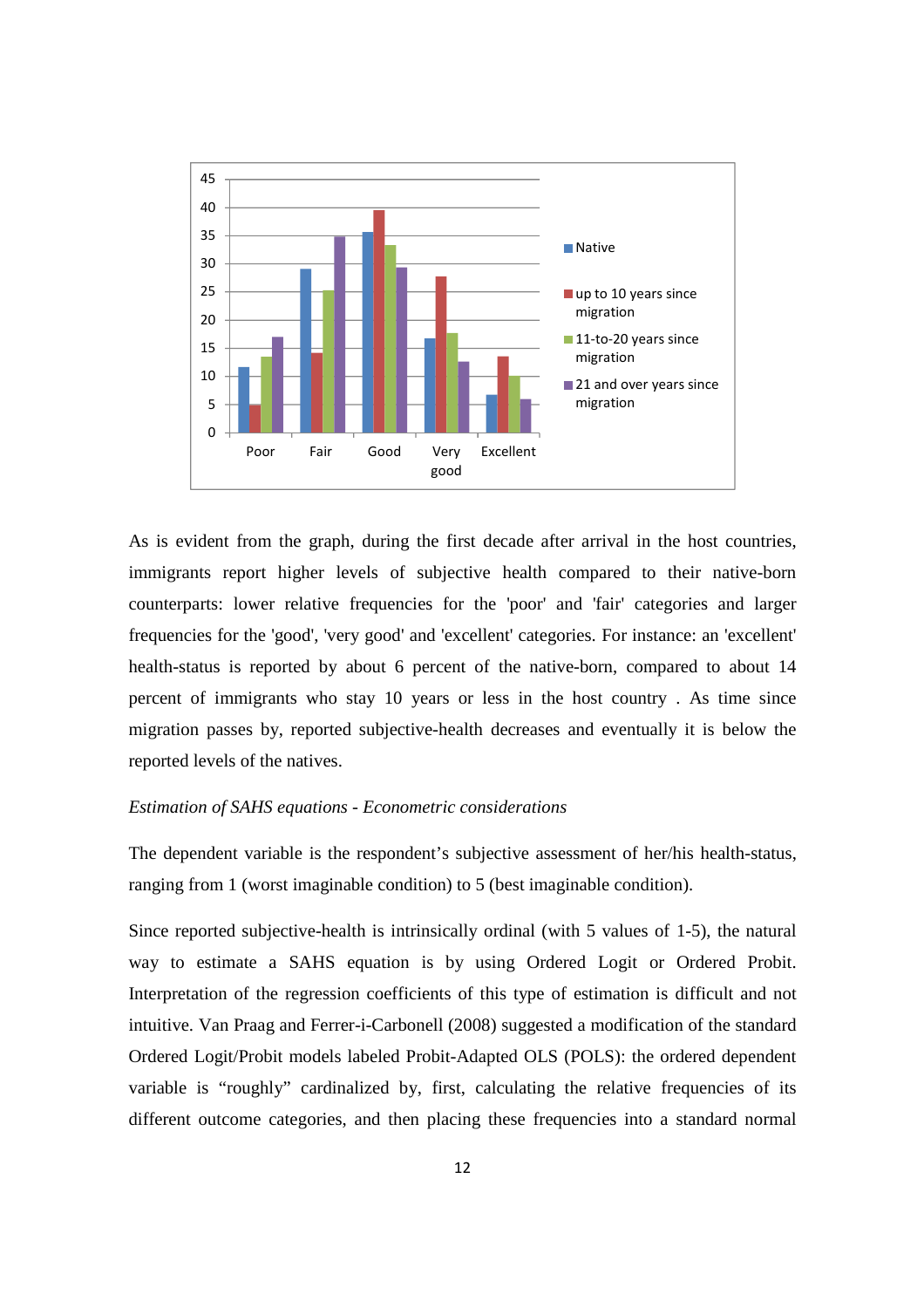distribution function. Consequently, the newly defined dependent variable takes the conditional mean of a standard normally-distributed continuous variable. OLS is then used for estimation. We further modify the POLS method by using Multilevel Regression Analysis instead of simple OLS.

Multilevel modeling is a generalization of regression methods especially suitable when observations are clustered/nested (e.g., individuals in each country), as in our case. Multilevel regression models are superior to OLS models as they allow controlling for group (country) random-effects. Traditional (OLS) regression models also allow controlling for group effects, by including dummy variables for countries (Fixed-Effects Models). But in this case it is not possible to also include country-level macro variables (collinearity). *We combine POLS and Multilevel estimation models*: POLS is used for the redefinition of the dependent categorical variable, and Multilevel regression facilitates the inclusion of country random-effects along with country-specific macro variables.

#### *1. SAHS equation – sample of natives and immigrants*

Table 2 presents a SAHS equation for the whole sample of natives and immigrants. Multilevel regression analysis is used for estimation. As noted above, this regression method allows for controlling for country effects and for the inclusion of country-level variables, at same time. A Likelihood Test comparing OLS and multilevel regressions was conducted indicating that multilevel regression improves OLS  $(\chi^2(1)=3668.4; p$ value=0.000). The equation includes a battery of medical and socio-economic explanatory variables (see Appendix A.1 for definitions, and Garcia-Munoz, Neuman and Neuman, 2014a, and 2014b, for description of effects) and our core variables that relate to the immigration status: immigrants who arrived in the current country of residence 10 or less years ago, 11-to-20 years ago, and more than 20 years ago. In model 2 we added the logarithm of per-capita GDP (in the country of residence). As is evident from Table 2, the net effect of the immigration status is not uniform and depends on duration in the receiving country: Immigrants who stay in the country a decade or less seem to report significantly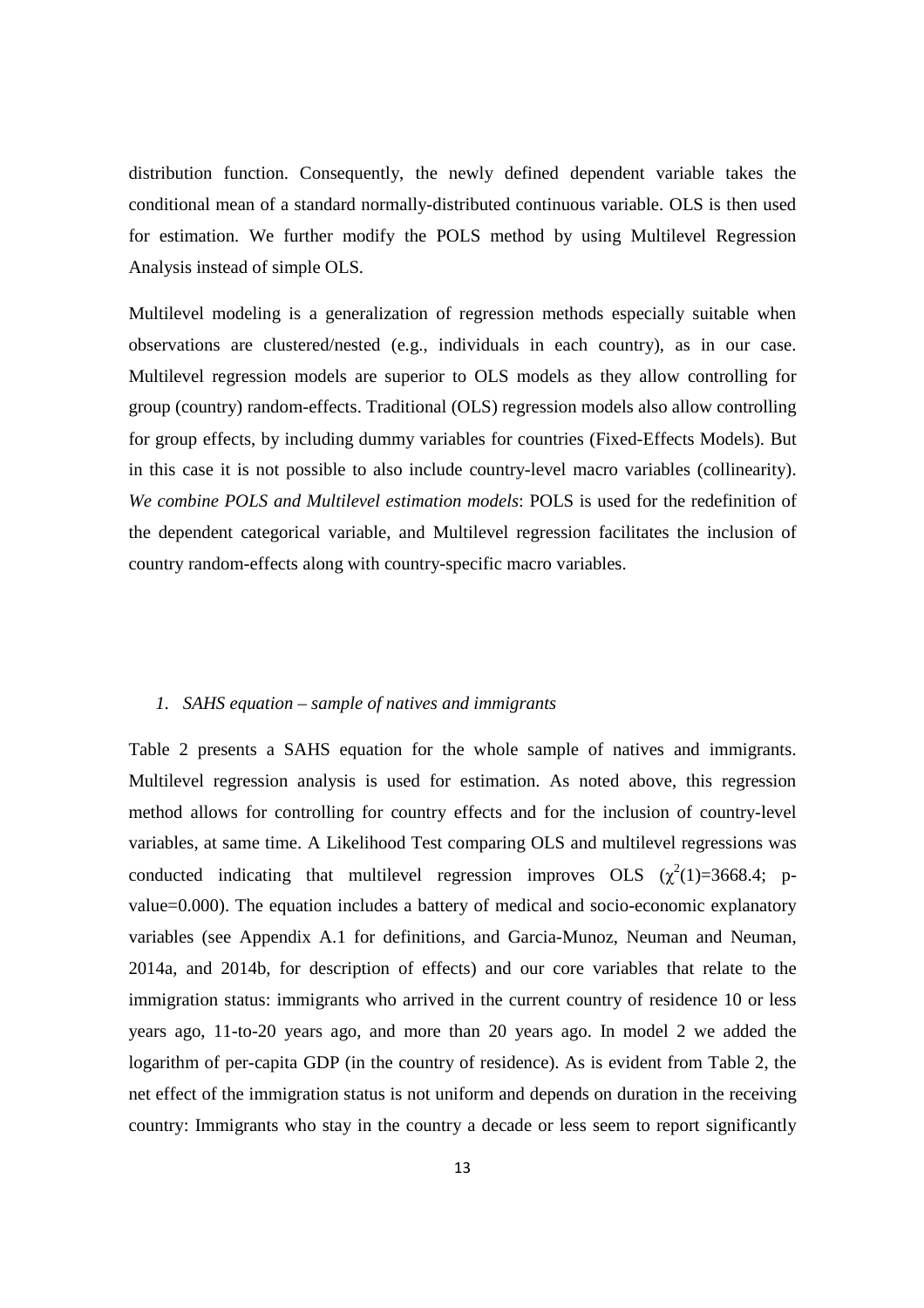higher levels of SAHS compared to native-born (everything else being equal). During the second decade of stay the immigrant-native difference becomes negative, and after two decades the immigrants are fully integrated in the subjective-health sense, reporting similar levels as native-born individuals. These findings are in line with findings of studies who examined the effect of immigration status on obesity (McDonald and Kennedy, 2005; Kirchengast and Schobert, 2006).

In Model 2 the host country's per-capita GDP (logarithm) is added as an explanatory variable. The positive significant coefficient indicates that individuals residing in more developed countries (higher GDP per-capita) report higher levels of SAHS (everything else being equal). This positive effect could stem from omitted variables (e.g., nutrition, quality of health-services) that are correlated with GDP and are therefore captured by the GDP variable. Another option is that a more positive reference-point (higher country-GDP) perse leads to an increase in the subjectively-reported SAHS.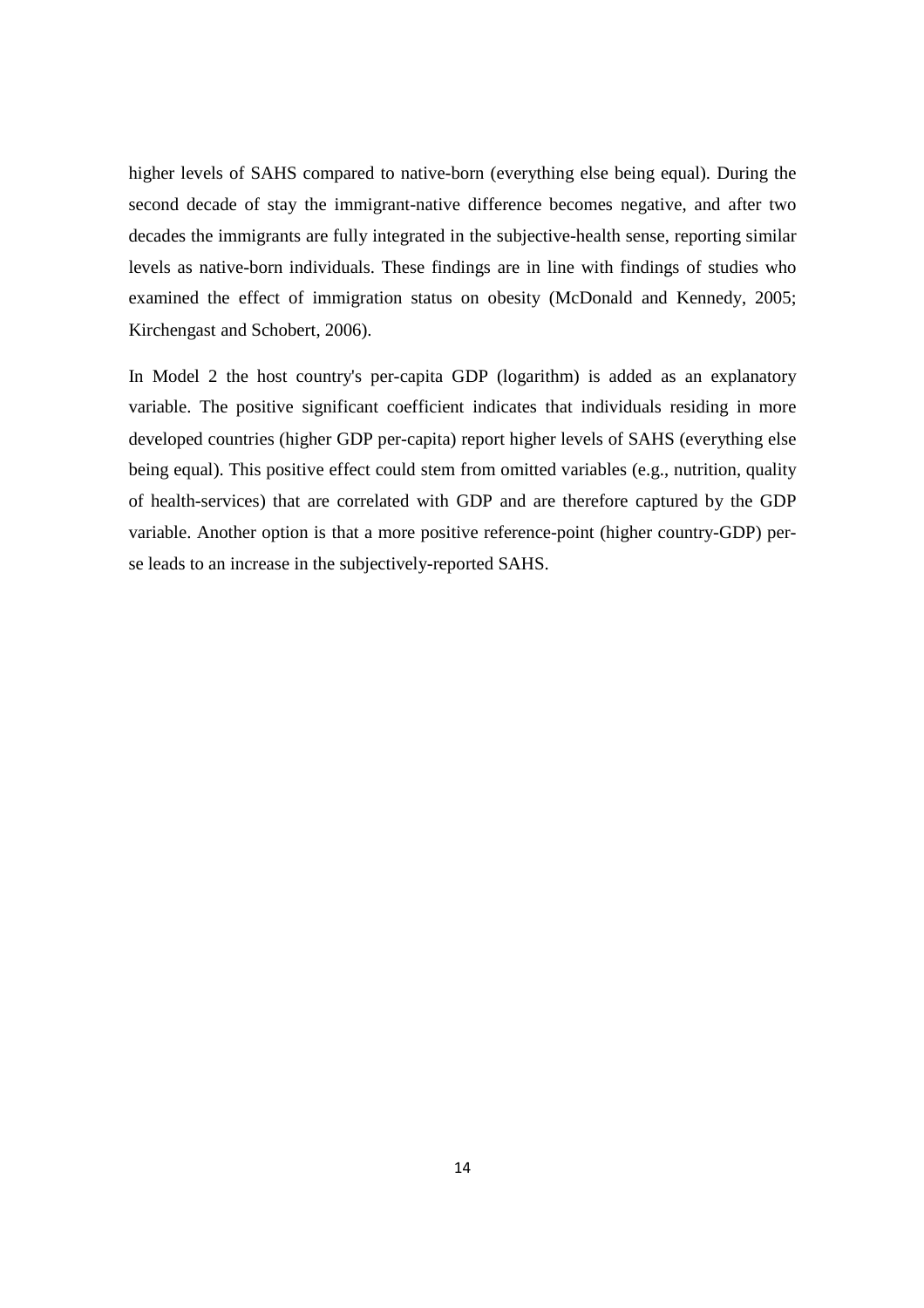| Variables                               | Model 1<br>Coefficients (t-statistics) | Model 2<br>Coefficients (t-statistics) |
|-----------------------------------------|----------------------------------------|----------------------------------------|
| (i) Immigrant status                    |                                        |                                        |
| Up to 10 years since migration          | $0.120(2.236)$ **                      | $0.120(2.228)$ **                      |
| $11$ -to- 20 years since migration      | $-0.107 (-2.365)$ **                   | $-0.108 (-2.385)$ **                   |
| 21 or more years since migration        | $-0.003(-0.269)$                       | $-0.004(-0.346)$                       |
| (ii) Country of residence variables     |                                        |                                        |
| Logarithm of per capita GDP             |                                        | $0.289(6.773)$ ***                     |
| (iii) Socio-economic personal variables |                                        |                                        |
| Male                                    | $-0.066 (-10.312)$ ***                 | $-0.066(-10.300)$ ***                  |
| Age (years)                             |                                        |                                        |
| 50-60                                   | Ref.                                   | Ref.                                   |
| 61-70                                   | $-0.006(-0.804)$                       | $-0.006(-0.824)$                       |
| 71-80                                   | $-0.039(-4.378)$ ***                   | $-0.039(-4.425)$ ***                   |
| 81-90                                   | $-0.058(-4.587)$ ***                   | $-0.058(-4.630)$ ***                   |
| over 90                                 | $0.069(2.030)$ **                      | $0.069(2.014)$ **                      |
| Education                               |                                        |                                        |
| More than 12 years of schooling         | $0.115(16.629)$ ***                    | $0.115(16.616)$ ***                    |
| Marital status                          |                                        |                                        |
| Single/Divorced/Separated               | Ref.                                   | Ref.                                   |
| Married                                 | $0.025(3.012)$ ***                     | $0.025(3.028)$ ***                     |
| Widowed                                 | $0.025(2.163)$ **                      | $0.025(2.185)$ **                      |
| Number of children in household         | $0.008(1.698)*$                        | $(0.008(1.739)*$                       |
| (iv) Personal medical variables         |                                        |                                        |
| Drug use                                | $-0.072$ $(-25.973)$ ***               | $-0.072$ $(-25.957)$ ***               |
| Health conditions - diagnosed with:     |                                        |                                        |
| Heart problems                          | $-0.097 (-10.287)$ ***                 | $-0.097 (-10.290)$ ***                 |

## **Table 2: Determinants of SAHS, Whole Sample, Multilevel Regression, SHARE 2011**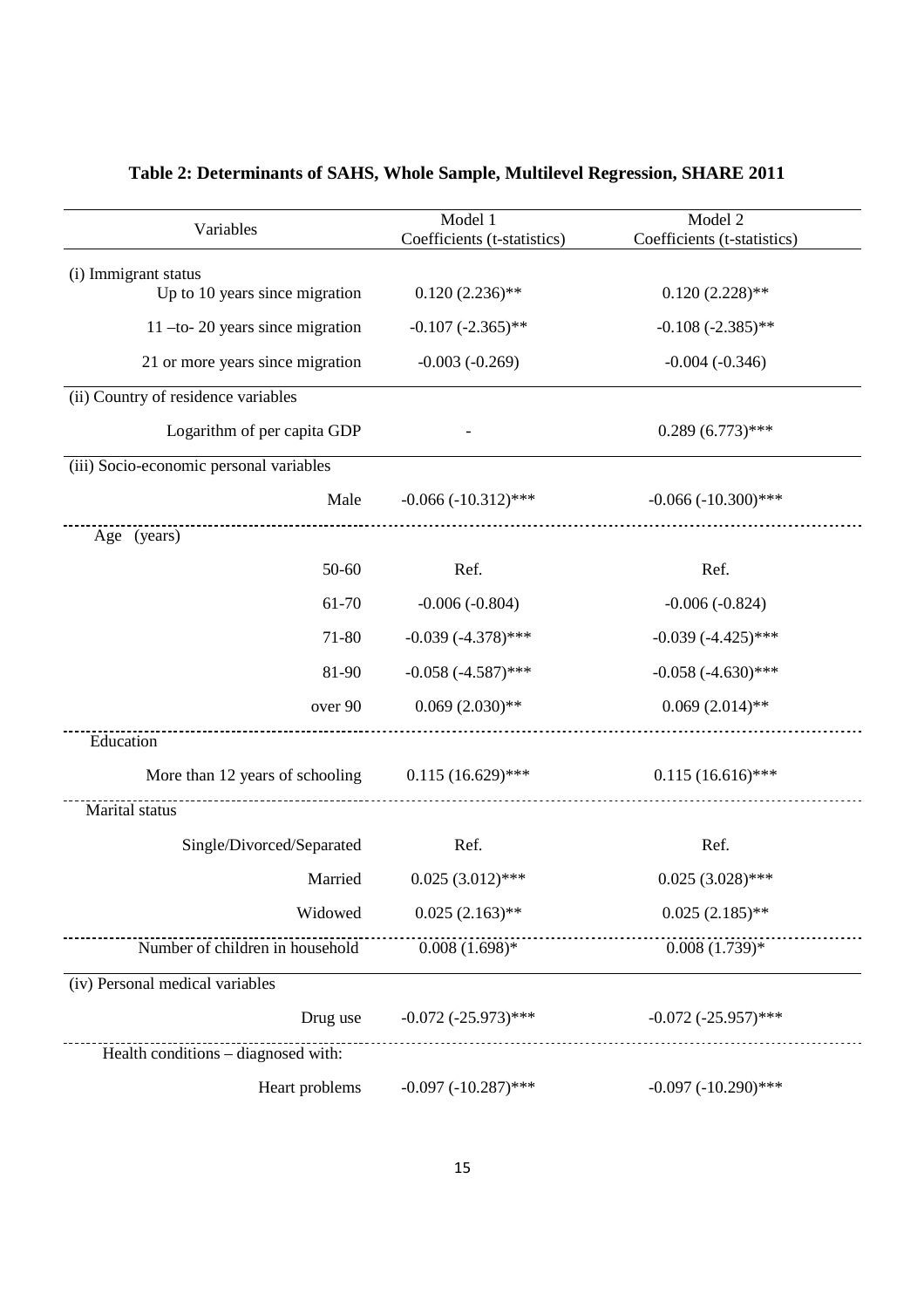|                                         | Model 1                     | Model 2                     |  |
|-----------------------------------------|-----------------------------|-----------------------------|--|
| Variables                               | Coefficients (t-statistics) | Coefficients (t-statistics) |  |
| Hypertension                            | $-0.029(-4.274)$ ***        | $-0.029(-4.273)$ ***        |  |
| Cerebral vascular disease               | $-0.102 (-6.763)$ ***       | $-0.103 (-6.768)$ ***       |  |
| Diabetes                                | $-0.106 (-10.949)$ ***      | $-0.106 (-10.954)$ ***      |  |
| Chronic lung disease                    | $-0.123 (-10.022)$ ***      | $-0.123 (-10.033)$ ***      |  |
| Arthritis                               | $-0.158 (-20.650)$ ***      | $-0.157$ $(-20.607)$ ***    |  |
| Osteoporosis                            | $-0.082 (-3.245)$ ***       | $-0.083 (-3.255)$ ***       |  |
| Cancer                                  | $-0.269$ $(-20.467)$ ***    | $-0.269$ $(-20.480)$ ***    |  |
| Number of medical symptoms              | $-0.100(-43.725)$ ***       | $-0.100(-43.742)$ ***       |  |
| Medical consultation (number)           | $-0.010(-29.913)$ ***       | $-0.010(-29.896)$ ***       |  |
| Hospitalization (dummy)                 | $-0.154 (-17.881)$ ***      | $-0.154(-17.886)$ ***       |  |
| Quality of eyesight (range of 1-5)      | $0.141(42.096)$ ***         | $0.141(42.036)$ ***         |  |
| Alcohol consumption                     | $0.043(5.580)$ ***          | $0.043(5.576)$ ***          |  |
| Obesity (BMI>30)                        | $-0.076(-10.283)$ ***       | $-0.076(-10.273)$ ***       |  |
| <b>ADL</b>                              | $-0.029(-11.232)$ ***       | $-0.029(-11.241)$ ***       |  |
| <b>IADL</b>                             | $-0.024$ $(-9.087)$ ***     | $-0.024 (-9.086)$ ***       |  |
| Cognitive skills: remembered<br>animals | $0.010(23.281)$ ***         | $0.010(23.231)$ ***         |  |
| Sample Size                             | 51,383                      | 51,383                      |  |
| <b>AIC</b>                              | 103432                      | 103413                      |  |
| <b>BIC</b>                              | 103724                      | 103714                      |  |

\* significant at 0.10; \*\* significant at 0.05; \*\*\*significant at 0.01

Notes: For definition and description of variables, see Appendix Table A.1; The dependent variable is 'cardinalized' using the POLS procedure (and then using multilevel regression instead of OLS); Country random-effects (16 countries) are included.

#### *2. SAHS equation – sample of immigrants*

Table 3 presents SAHS equations for the immigrants' sample. We use multilevel regressions, grouping by receiving countries (16 countries). In Model 2, that introduces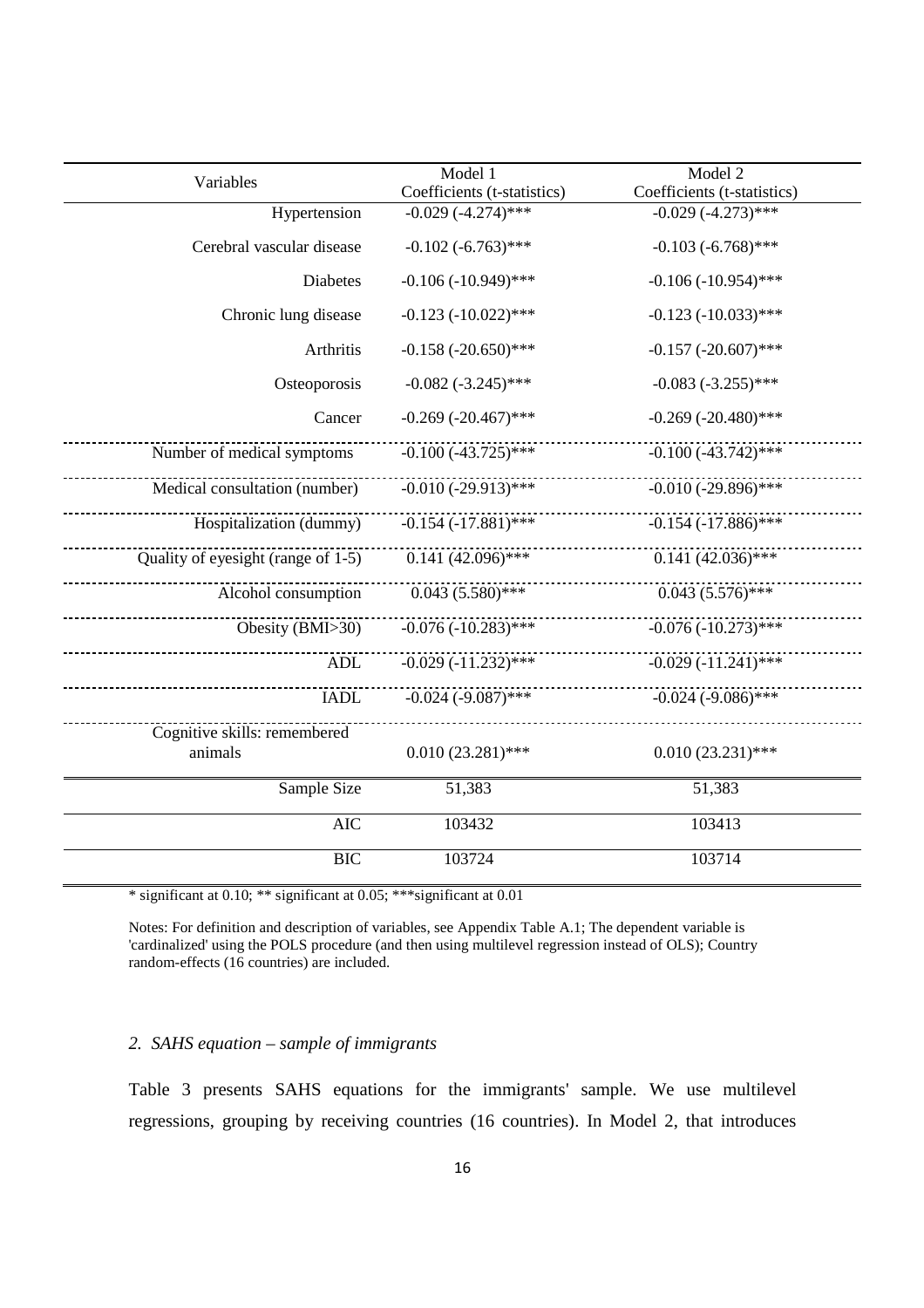macros of both the sending and the receiving countries, origin-country effects (22 countries) are also added, as well as their per-capita GDP (logarithm). In order to get more insight into the differential effects of the level of development of the sending and receiving countries, we define in Model 3, differences between the logarithm of home- and host country per-capita GDPs and create these two variables: Positive difference between originand receiving country GDPs (country of origin more developed) and negative difference between origin- and receiving country GDPs (home country less developed). The first one is equal to the difference between the logarithms of GDP in origin and receiving countries, if this difference is positive, and zero otherwise. The second one is equal to the *absolute* value of the difference between origin- and host country GDPs (logarithm) if this difference is negative, otherwise it is equal zero. Different coefficients of these two variables indicate asymmetry in the effects of positive and negative deviations.

|                                             | Model 1        | Model 2        | Model 3        |
|---------------------------------------------|----------------|----------------|----------------|
| Variables                                   | Coefficients   | Coefficients   | Coefficients   |
|                                             | (t-statistics) | (t-statistics) | (t-statistics) |
|                                             |                |                |                |
| (i) Immigrant status                        |                |                |                |
| $11$ -to- 20 years since migration          | $-0.208***$    | $-0.201***$    | $-0.200***$    |
|                                             | $(-2.996)$     | $(-2.853)$     | $(-2.844)$     |
| 21 and over years since migration           | $-0.129**$     | $-0.128**$     | $-0.127**$     |
|                                             | $(-2.297)$     | $(-2.285)$     | $(-2.268)$     |
| (ii) Country variables                      |                |                |                |
| Logarithm of per capita GDP                 |                | $0.244***$     |                |
| (host country)                              |                | (3.260)        |                |
| Logarithm of per capita GDP                 |                | $0.021*$       | $0.268***$     |
| (country of origin)                         |                | (1.732)        | (3.608)        |
| Positive difference between origin and host |                |                | $-0.202**$     |
| <b>GDPs</b>                                 |                |                | $(-2.036)$     |
| Negative difference between origin and host |                |                | $0.250***$     |
| <b>GDPs</b>                                 |                |                | (3.347)        |
| (iii) Socio-economic personal variables     |                |                |                |
| Male                                        | $-0.080***$    | $-0.078***$    | $-0.078***$    |
|                                             | $(-3.690)$     | $(-3.576)$     | $(-3.585)$     |
| Age (years)                                 |                |                |                |
| 50-60                                       | Ref.           | Ref.           | Ref.           |
| 61-70                                       | 0.024          | 0.019          | 0.018          |
|                                             | (0.928)        | (0.726)        | (0.694)        |
| 71-80                                       | 0.038          | 0.031          | 0.032          |
|                                             | (1.284)        | (1.060)        | (1.066)        |
|                                             |                |                |                |

**Table 3: Determinants of SAHS, Immigrants' Sample, Multilevel Reg., SHARE 2011**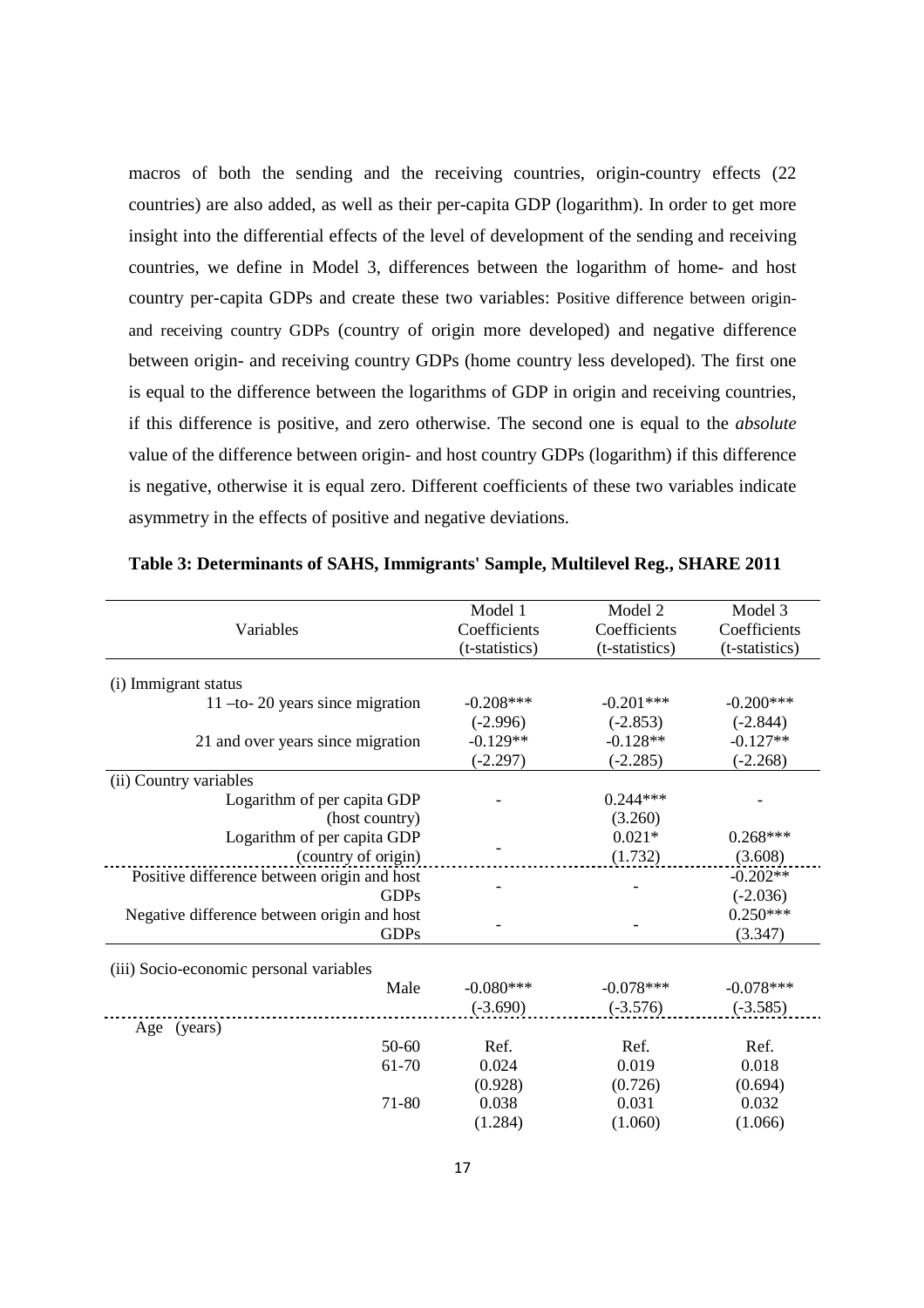|                                     | Model 1        | Model 2        | Model 3        |
|-------------------------------------|----------------|----------------|----------------|
| Variables                           | Coefficients   | Coefficients   | Coefficients   |
|                                     | (t-statistics) | (t-statistics) | (t-statistics) |
| 81-90                               | 0.052          | 0.043          | 0.043          |
|                                     | (1.219)        | (1.010)        | (1.007)        |
| over 90                             | $0.278*$       | $0.268*$       | $0.264*$       |
|                                     | (1.840)        | (1.772)        | (1.743)        |
| Education                           |                |                |                |
| More than 12 years of schooling     | $0.109***$     | $0.109***$     | $0.108***$     |
|                                     | (4.970)        | (4.955)        | (4.919)        |
| Marital status                      |                |                |                |
| Single/Divorced/Separated           | Ref.           | Ref.           | Ref.           |
| Married                             | 0.026          | 0.026          | 0.027          |
|                                     | (0.972)        | (0.967)        | (0.981)        |
| Widowed                             | 0.014          | 0.014          | 0.014          |
|                                     | (0.392)        | (0.377)        | (0.381)        |
| Number of children in household     | $0.030*$       | $0.033**$      | $0.033**$      |
|                                     | (2.038)        | (2.253)        | (2.225)        |
| (iv) Personal medical variables     |                |                |                |
| Drug use                            | $-0.081***$    | $-0.081***$    | $-0.081***$    |
|                                     | $(-8.996)$     | $(-9.035)$     | $(-9.031)$     |
| Health conditions – diagnosed with: |                |                |                |
|                                     |                |                |                |
| Heart problems                      | $-0.066**$     | $-0.066**$     | $-0.066**$     |
|                                     | $(-2.228)$     | $(-2.221)$     | $(-2.227)$     |
| Hypertension                        | $-0.039*$      | $-0.040*$      | $-0.041*$      |
|                                     | $(-1.720)$     | $(-1.757)$     | $(-1.772)$     |
| Cerebral vascular disease           | 0.013          | 0.012          | 0.011          |
|                                     | (0.291)        | (0.256)        | (0.251)        |
| Diabetes                            | $-0.159***$    | $-0.157***$    | $-0.157***$    |
|                                     | $(-5.058)$     | $(-5.002)$     | $(-5.009)$     |
| Chronic lung disease                | $-0.147***$    | $-0.148***$    | $-0.148***$    |
|                                     | $(-3.894)$     | $(-3.925)$     | $(-3.928)$     |
| Arthritis                           | $-0.125***$    | $-0.123***$    | $-0.122***$    |
|                                     | $(-5.110)$     | $(-5.010)$     | $(-4.994)$     |
| Osteoporosis                        | $-0.208**$     | $-0.216***$    | $-0.216***$    |
|                                     | $(-2.372)$     | $(-2.467)$     | $(-2.463)$     |
| Cancer                              | $-0.164***$    | $-0.165***$    | $-0.164***$    |
|                                     | $(-3.863)$     | $(-3.873)$     | $(-3.866)$     |
| Number of medical symptoms          | $-0.083***$    | $-0.083***$    | $-0.083***$    |
|                                     | $(-11.384)$    | $(-11.378)$    | $(-11.376)$    |
| Medical consultation (number)       | $-0.010***$    | $-0.010***$    | $-0.010***$    |
|                                     | $(-8.749)$     | $(-8.657)$     | $(-8.665)$     |
| Hospitalization (dummy)             | $-0.091***$    | $-0.092***$    | $-0.092***$    |
|                                     | $(-3.224)$     | $(-3.273)$     | $(-3.268)$     |
| Quality of eyesight (range of 1-50) | $0.154***$     | $0.153***$     | $0.153***$     |
|                                     | (13.163)       | (13.021)       | (13.016)       |
| Alcohol consumption                 | $0.067**$      | $0.064**$      | $0.064**$      |
|                                     | (2.320)        | (2.188)        | (2.215)        |
| Obesity (BMI>30)                    | $-0.072**$     | $-0.071**$     | $-0.071**$     |
|                                     |                |                |                |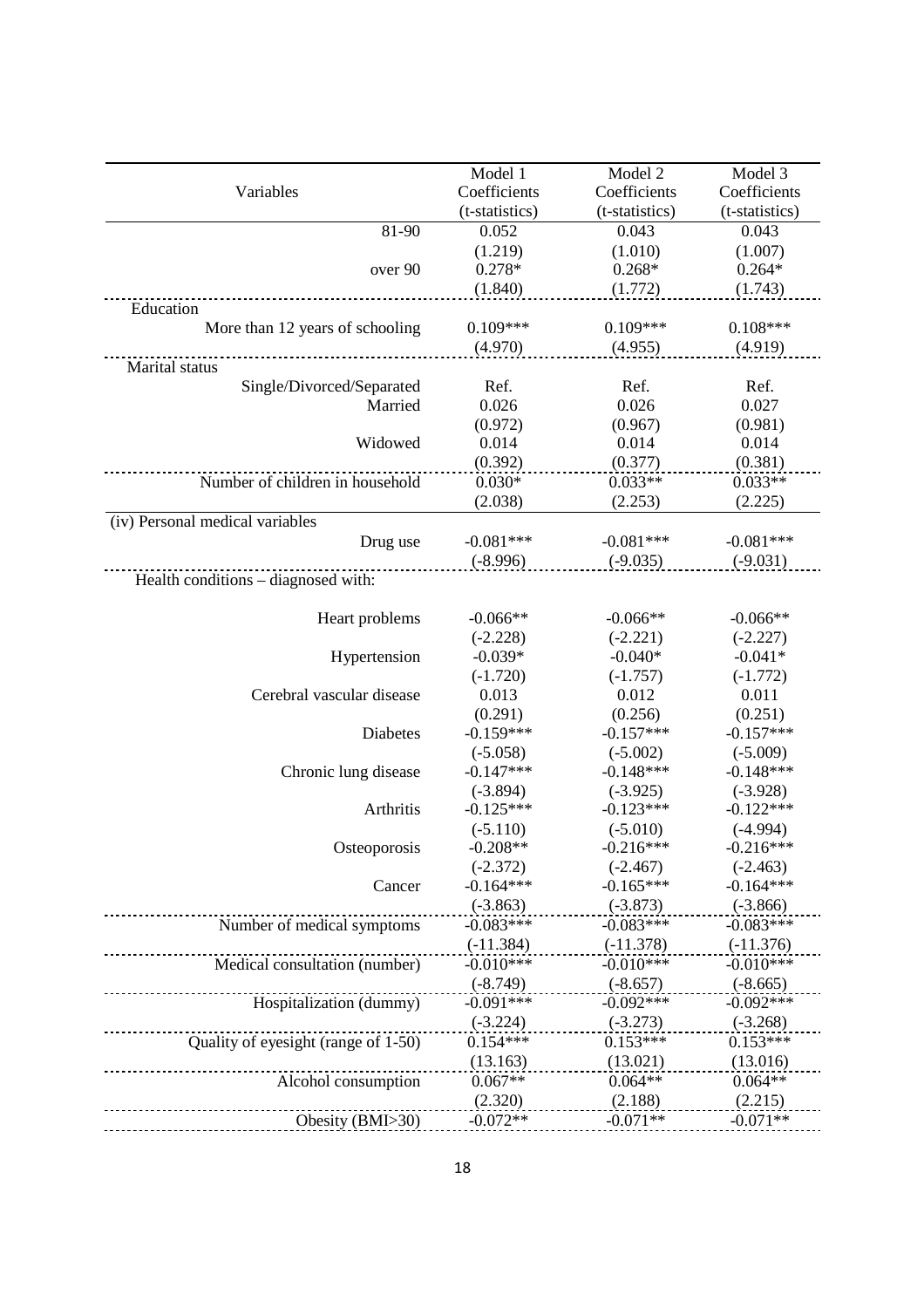|                                      | Model 1        | Model 2        | Model 3        |
|--------------------------------------|----------------|----------------|----------------|
|                                      |                |                |                |
| Variables                            | Coefficients   | Coefficients   | Coefficients   |
|                                      | (t-statistics) | (t-statistics) | (t-statistics) |
|                                      | $(-2.916)$     | $(-2.873)$     | $(-2.862)$     |
| ADL                                  | $-0.027***$    | $-0.028***$    | $-0.028***$    |
|                                      | $(-3.399)$     | $(-3.477)$     | $(-3.479)$     |
| <b>IADL</b>                          | $-0.029***$    | $-0.028***$    | $-0.028***$    |
|                                      | $(-3.478)$     | $(-3.455)$     | $(-3.445)$     |
|                                      |                |                |                |
| Cognitive skills: remembered animals | $0.015***$     | $0.015***$     | $0.015***$     |
|                                      | (10.274)       | (9.969)        | (9.975)        |
| Sample Size                          | 4,514          | 4,514          | 4,514          |
| <b>AIC</b>                           | 9119           | 9111           | 9113           |
| <b>BIC</b>                           | 9324           | 9329           | 9338           |

\* significant at 0.10; \*\* significant at 0.05; \*\*\*significant at 0.01

Notes: For definition and description of variables, see Appendix Table A.1; The dependent variable is 'cardinalized' using the POLS procedure (and then using multilevel regression instead of OLS); Country random-effects (16 countries) are included in all Models; Country-of-origin random-effects (22 countries) are added to Models 2 and 3.

As Table 3 clearly indicates, immigrants who arrived in the current country of residence *more* than 10 years ago report significantly lower levels of SAHS compared to immigrants who arrived 10 or less years ago (the reference group).

The GDP of the two reference countries, the country of origin and the current host country, have positive significant effects on SAHS, but the host country's GDP seems to have a much more pronounced effect. Interestingly, Akay, Bargain and Zimmermann (3013) who studied the effects of the countries of origin on the subjective-well-being of immigrants in Germany, found that the GDP of the country of origin has a negative effect on their current well-being. The different results could stem from the different variables/aspects that are studied, subjective-health versus subjective well-being, and/or different mechanisms of effect: living in a more developed country (before migration) could result in better health later on in life (due to better nutrition, vaccination, preventive health systems etc.). This is not relevant in the case of well-being, where the GDP of the country of origin serves (most probably) only a psychological reference point: leaving a more developed country of origin leads to less satisfaction in the receiving country.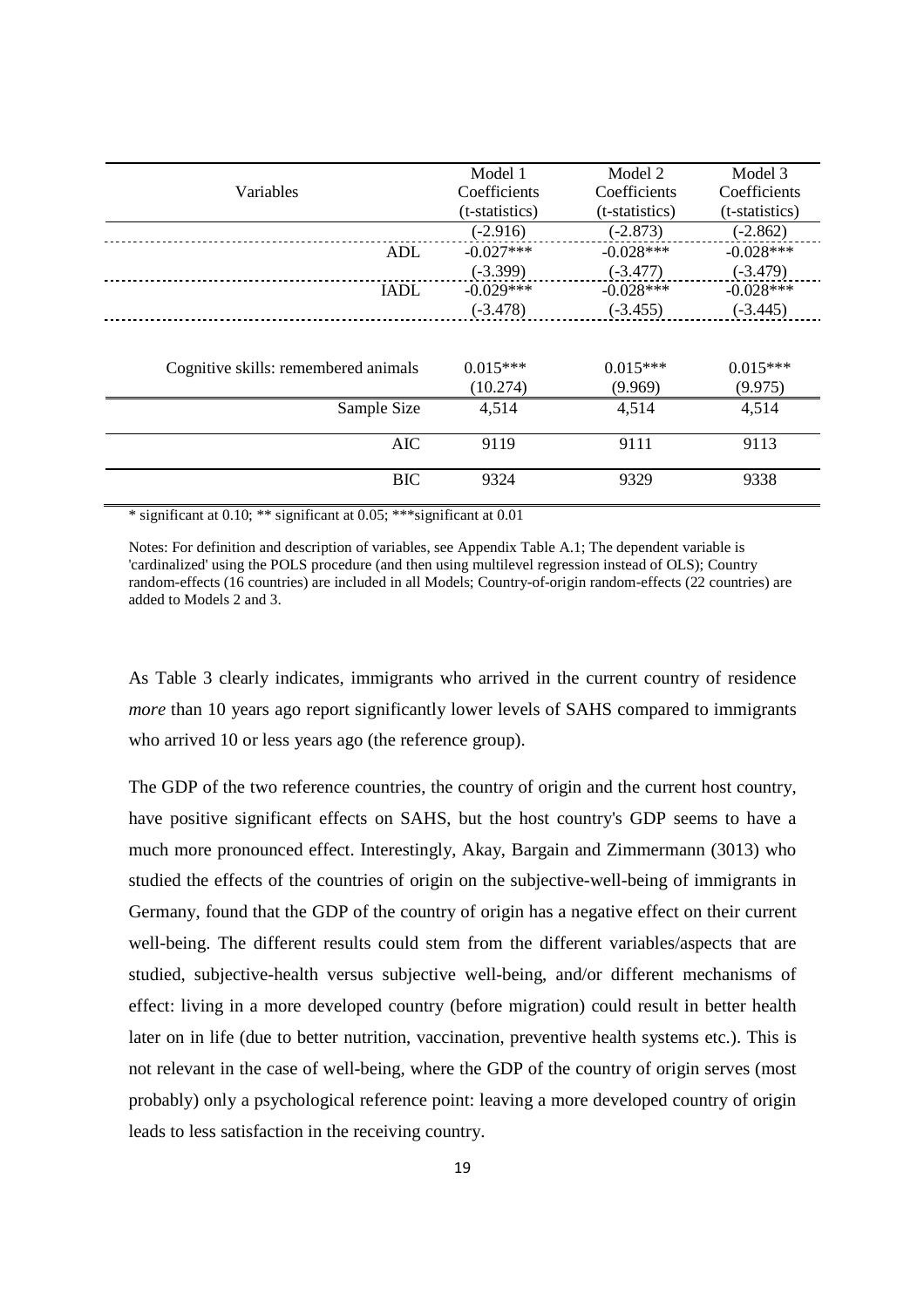Model 3 adds more insight on the differential effects of the sending and receiving countries, by splitting the differences between the GDPs of the sending and receiving countries into positive and negative differences, allowing for asymmetry around the no-difference point. This is done by using variables of positive deviations (between home- and host countries) and absolute negative deviations, in addition to the home country GDP. As the results indicate, an increase in a positive deviation leads to a decrease in the immigrant's SAHS, while an increase in the absolute negative deviation leads to an increase in the immigrant's SAHS. It therefore appears that positive and negative deviations have different impacts on individual SAHSs (see discussion in next section).

#### **Concluding remarks and policy implications** (still needs more input…)

- a. Our results are in line with findings of other papers in the health literature and indicate that upon arrival in the host country immigrants tend to be healthier (less obese) than their native-born counterparts, but they gradually assimilate and at some stage their health-status becomes even poorer than to that of the natives. The more novel finding relates to the macro effects of the development levels of both the country of origin and the host country – the GDPs of the two reference countries have positive effects on the individual's perceived-health (SAHS). However the effect of the host country's GDP is much more pronounced. The use of a (unique) combination of POLS and Multilevel Regression warrants reliable results.
- b. It appears that positive and negative deviations have different impacts on individual SAHSs. These differential effects can be explained as some variant of the Loss-Aversion Theory: A larger positive deviation means that the immigrant suffered from some 'loss' when he left his country of origin and immigrated to a less developed country. A negative deviation represents a 'gain' for the immigrant. The Loss-Aversion Theory (e.g., Kahneman and Tversky, 1979) claims that 'losses' are valued more than same-size 'gains', and this is precisely what our results indicate.
- c. The SHARE data set that is used for the empirical examination includes individuals aged 50 and over. Thus, the results presented above apply to this age group and can not be generalized without further investigation that will employ broader age groups. However, the older age group is more relevant when health is evaluated and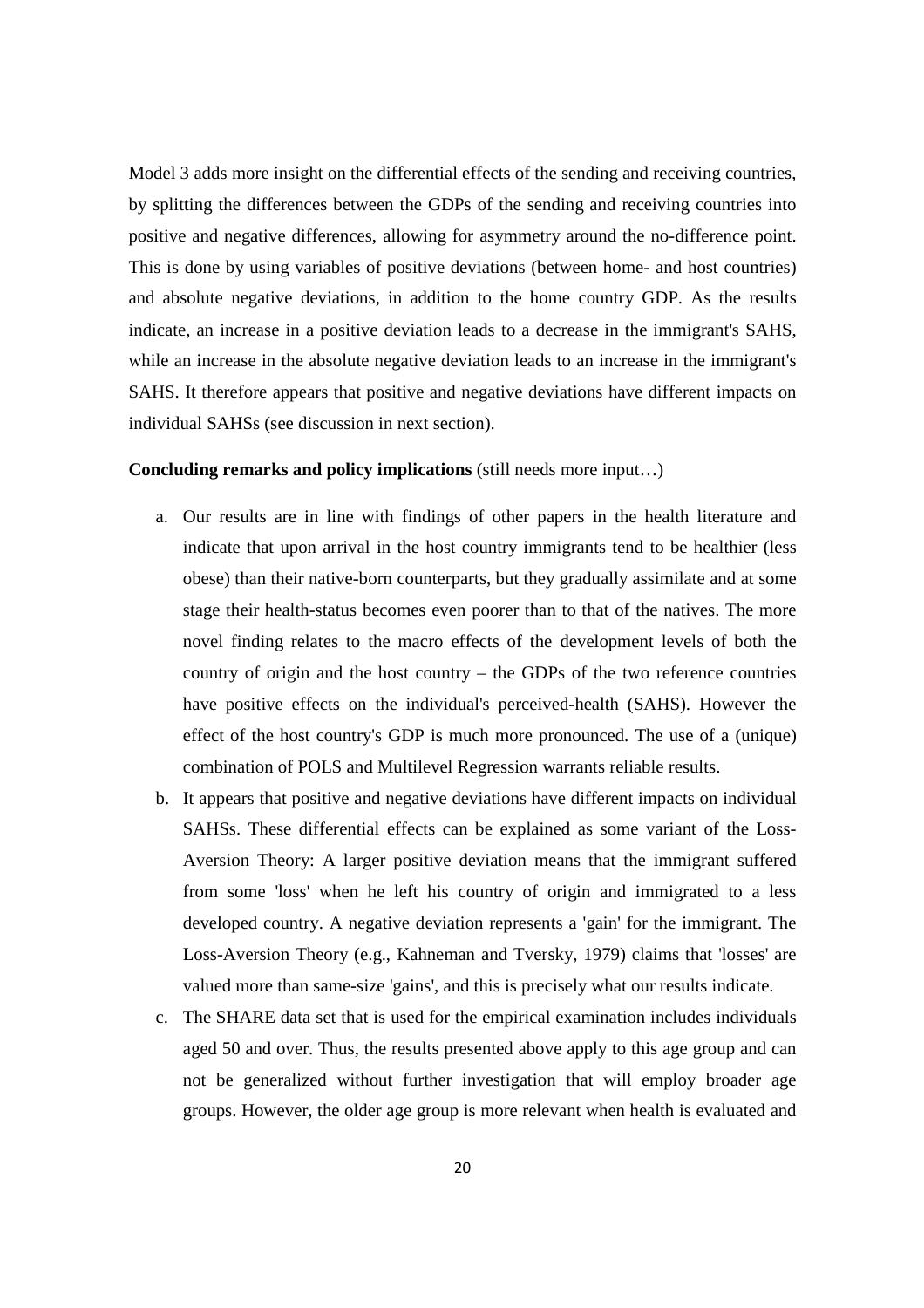examined for its determinants. Around this age health starts to deteriorate and policies/budgets/programs that aim at catering to residents' (including immigrants') health needs become more important and urgent.

d. Our results indicate that the immigration status (and duration) and macros of the sending- and receiving countries have significant effects on the individual's SAHS. However, the mechanisms still need to be explored. The mechanism is most probably determined by the nature of the variable under discussion (e.g., health versus well-being). This could explain why GDP of country of origin affects positively health and negatively well-being (Akay, Bargain and Zimmermann, 2013). In order to gain more (indirect) insight and to be able to better understand the mechanism, other macros can be examined, e.g.: the Human Development Index, country expenditures on health and education, income inequality, unemployment. A comparison of effects of this battery of macros could lead to some speculation about the mechanism.

e.

f.

g.

#### **References**

Akay, A, Bargain, O, and Zimmermann K.F. (2013), "Home Sweet Home? Macroeconomic Conditions in Home Countries and the Well-Being of Migrants", *IZA Discussion Paper No. 7862.* Bonn.

Aleksynska, M. and Chiswick, B.R. (2011), "Religiosity and Migration: Travel into One's Self versus Travel across Cultures", *IZA Discussion Paper No. 5724.* Bonn.

Antecol, H. and Bedard, K. (2006), "Unhealthy Assimilation: Why Do Immigrants Converge to American Health Status Levels?" *Demography* 43(2):337-360.

Averett, S.L., Argys, L.M. and Kohn, J.L. (2012), "Immigration, Obesity and Labor Market Outcomes in the UK", *IZA Discussion Paper No. 6454.* Bonn.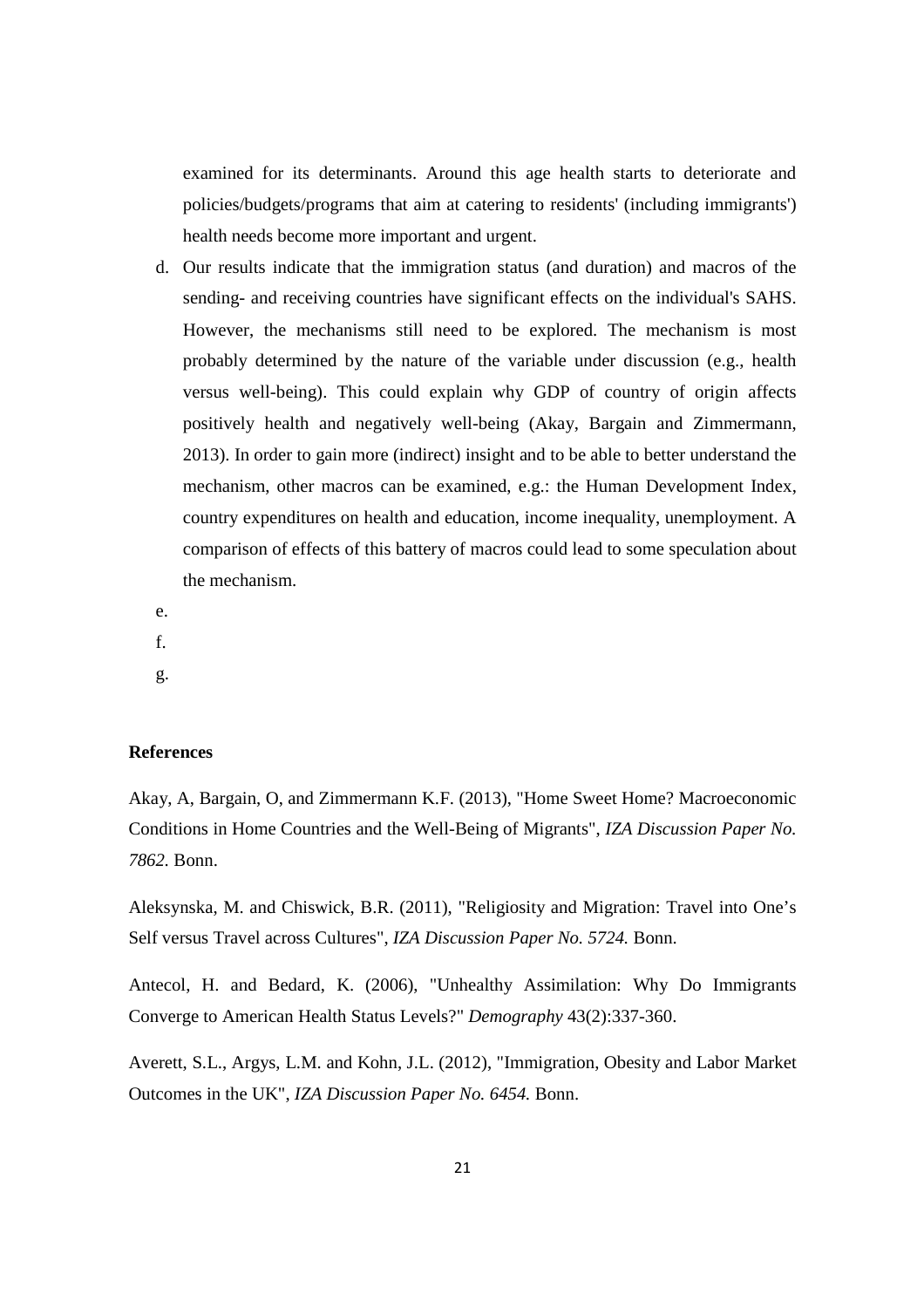Benyamini, Y. and Idler E.L. (1999), "Community Studies Reporting Association between Self-Rated Health and Mortality: Additional Studies, 1995-1998", *Research on Aging* 21: 392-401.

Cesari, M., Pahor, M., Marzetti, E., Zamboni, V., Colloca, G., Tosato, M., Patel, K.V., Tovar, J.J. and Markides K. (2009), "Self-Assessed Health Status, Walking Speed and Mortality in Older Mexican-Americans", *Gerontology* 55(2): 194-201.

Deaton, A. and Paxson, C.H. (1998), "Aging and Inequality in Income and Health", *American Economic Review, Papers and Proceedings* 88: 248-253.

Di Tella, R., MacCulloch, R. and Oswald, A. (2001) "Preferences over Inflation and Unemployment. Evidence from Surveys of Happiness", *The American Economic Review*  91(1): 335–341.

Di Tella, R., MacCulloch, R. and Oswald, A. (2003) "The Macroeconomics of Happiness", *Review of Economics and Statistics* 85(4): 809-827.

Dustmann C. and Frattini T. (2011), "Immigration: The European Experience" *IZA Discussion Paper No. 6261.* Bonn.

Eurostat (2013), *Population on January 1st 2013, by Five-Year Age Groups and Sex*. Can be accessed at: http://epp.eurostat.ec.europa.eu/portal/page/portal/eurostat/home.

Ferraro, K.F. and Kelley-Moore, J.A. (2001), "Self-Rated Health and Mortality among Black and White Adults: Examining the Dynamic Evaluation Thesis", *Journals of Gerontology: Psychological and Social Sciences* 56B: S195-S205.

García-Muñoz, T., Neuman, S. and Neuman T. (2014a), "Subjective Health Status of the Older Populations: Is it Related to Country-Specific Economic Development Measures?" *Working Paper 2014-02*, Department of Economics, Bar-Ilan University.

García-Muñoz, T., Neuman, S. and Neuman T. (2014b), "Health Risk Factors among the Older European Populations: Personal and Aggregate Country Effects", Bar-Ilan University, *mimeo.*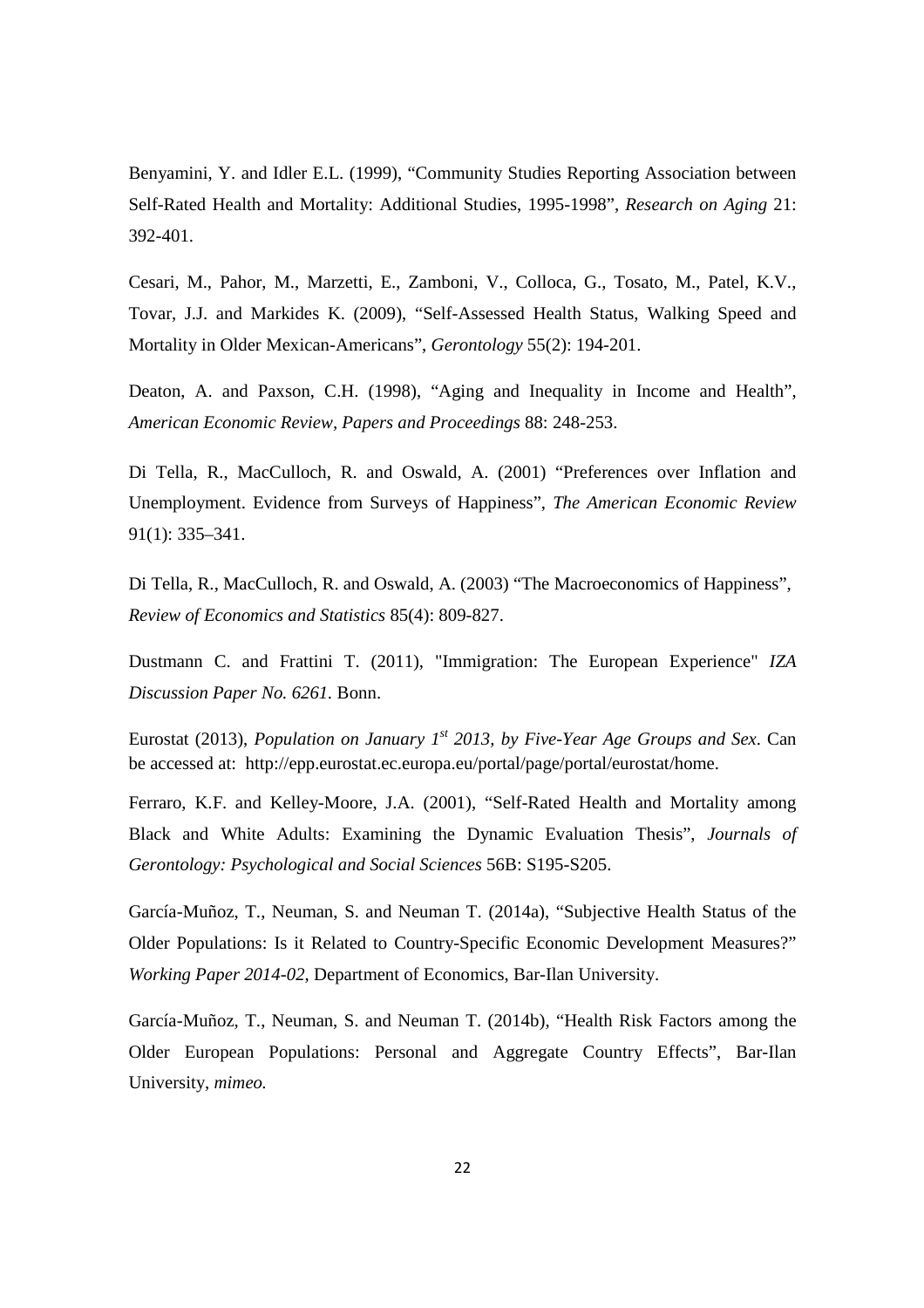Idler, E.L. and Benyamini, Y. (1997), "Self-Rated Health and Mortality: A Review of Twenty-Seven Community Studies", *Journal of Health and Social Behavior* 38(1): 21-37.

Goujon, A., Skirbekk, V., Fliegenschnee, K. and P. Strzelecki (2006), "New Times, Old Beliefs: Projecting the Future Size of Religions in Austria", *Working Paper 01/2006.* Vienna Institute of Demography.

Kahneman, D. and Tversky, A. (1979), "Prospect Theory: An Analysis of Decision Under Risk", *Econometrica* 47: 263-291.

Kennedy, B.P., Kawachi, I., Glass, R. and Prothrow-Stith, D. (1998), "Income Distribution, Socio-Economic Status, and Self-Rated Health in the United States: Multilevel Analysis", *British Medical Journal* 317: 917-921.

Kennedy, S., McDonald, J. and Biddle, N. (2006), "The Healthy Immigrant Effect and Immigrant Selection: Evidence from Four Countries", *SEDAP Research Paper No. 164*. Available at http://socserv.mcmaster.ca/sedap/p/sedap164.pd

Kleinman, A. (1988), *The Illness Narrative: Suffering, Healing and the Human Condition.* New-York: Basic Books.

Kleinman, A. (1995), *Writing at the Margin: Discourse between Anthropology and Medicine.* Berkeley: University of California Press.

Kirchengast, S. and Schobert, E. (2006), "Being an Immigrant: A Risk Factor for Developing Overweight and Obesity during Childhood and Adolescence?" *Journal of Biosocial Science* 38: 65-705.

McDonald J.T. and Kennedy, S. (2005), "Is Migration to Canada Associated with Unhealthy Weight Gain? Overweight and Obesity among Canada's Immigrants", *Social Science and Medicine* 1: 2469-2481.

Mora, P.A., Di'Bonaventura, M.D., Idler, E., Leventhal, E. and Leventhal, H. (2008), "Psychological Factors Influencing Self-Assessments of Health: Toward an Understanding of the Mechanisms Underlying How People Rate Their Own Health", *Annals of Behavioral Medicine* 36: 292-303.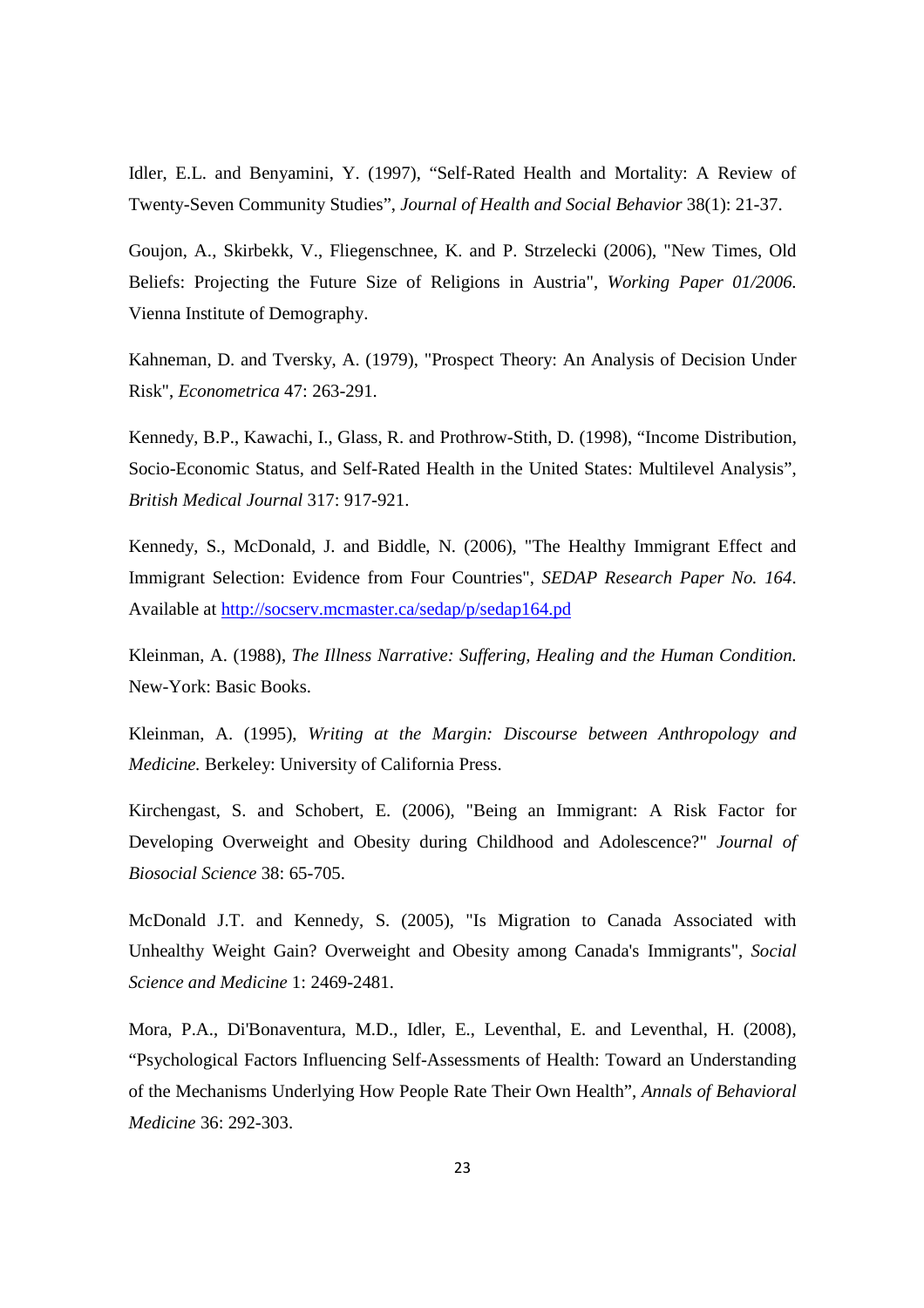Mossey, J.M. and Shapiro, E. (1982), "Self-Rated Health: A Predictor of Mortality among the Elderly", *American Journal of Public Health* 72(8): 800-808.

Nagarajan, S. and Pushpanjali, K. (2008), "Self-Assessed and Clinically Diagnosed Periodontal Health Status among Patients Visiting the Outpatient Department of a Dental School in Bangalore, India", *Indian Journal of Dental Research* 19(3): 243-246.

Pew Research Center Report (2011), *The Future of the Global Moslem Population: Projections for 2010-2030*. Washington.

Parissis, J.T., Nikolaou, M., Farmakis, D., Paraskevaidis, I.A., Bistola, V., Venetsanou, K., Katsaras, D., Filippatos, G. and Kremastinos, D.T. (2009), "Self-Assessment of Health Status is Associated with Inflammatory Activation and Predicts Long-Term Outcomes in Chronic Heart Failure", *European Journal of Heart Failure* 11(2): 163-169.

Sen, A. (2002), "Health: Perception versus Observation", *British Medical Journal* 324(13): 860-861.

Smith, J.P. (1999), "Healthy Bodies and Thick wallets: The Dual Relation between Health and Economic Status", *Journal of Economic Perspectives* 13: 145-166.

van Doorslaer, E. and Gerdtham, U.G. (2003), "Does Inequality in Self-Assessed Health Predict Inequality in Survival by Income? Evidence from Swedish Data", *Social Science and Medicine* 57: 1621-1629.

van Praag B.M.S. and Ferrer-i-Carbonell, A. (2008), "Happiness Quantified. A Satisfaction Calculus Approach", Oxford University Press, New York.

United Nations, Department of Economic and Social Affairs (2013). Number of International Migrants Rises above 232 Million. At http://www.un.org/en/development/desa/news/population/number-of-international-igrantsrises.html

Wang, J.J., Mitchell, P., Simpson, J., Cumming, R.G. and Smith, W. (2001), "Visual Impairment, Age-Related Cataract and Mortality", *Archives of Ophthalmology* 119: 1186- 1190.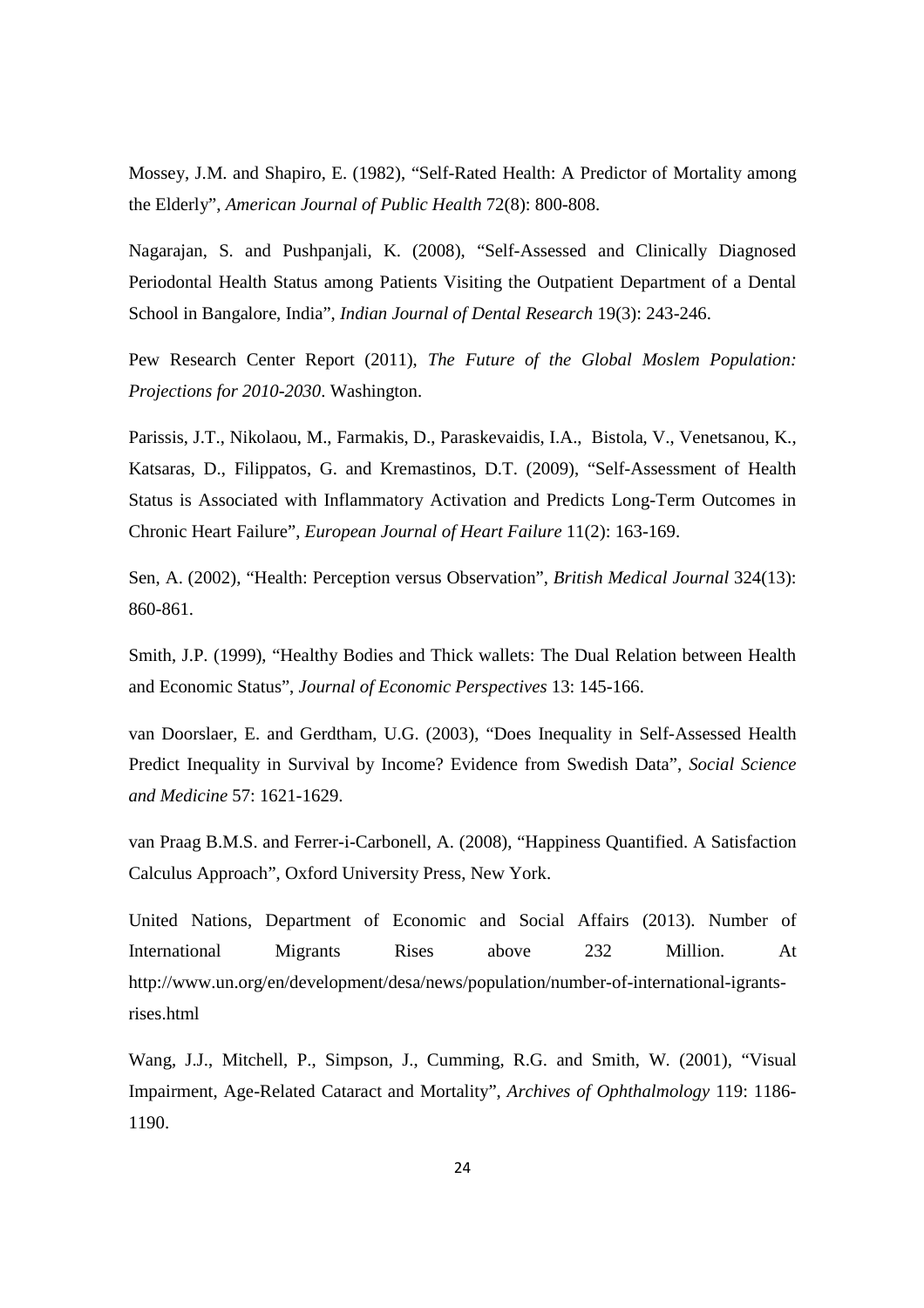Wolfers, J. (2003), "Is Business Cycle Volatility Costly? Evidence from Surveys of Subjective Well-being", *International Finance* 6(1): 1-26.

#### **Appendix**

#### **A.1. Description/definition of variables**

The independent variables include:

(i) *Immigrants' status*: Dummies for immigrants who arrived in the current country of residence 10 or less years ago, 11-to-20 years ago, and more than 20 years ago.

(ii) *Country-specific variables*: Logarithm of per capita GDP for origin and receiving countries; two continuous variables for the differences between home and host GDPs: Positive difference between origin and receiving GDPs and negative difference between origin and receiving GDPs. The first one is equal to the difference between origin and receiving GDPs (logarithm) if this difference is positive, and zero otherwise. The second one is equal to the absolute value of the difference between origin and receiving GDPs (logarithm) if this difference is negative, and zero otherwise.

#### *(iii) Socio-economic variables*

*Male:* a dummy variable that is set to 1 for male respondents.

*Age dummies:* For age we use four dummy variables, relating to the age groups of: 61-to-70; 71-to-80; 81-to-90; 91 and over; with the reference group being age of 50-to-60.

*Education:* Education is introduced by a dummy variable that equals 1 if the respondent has at least 13 years of schooling.

*Marital status, number of children in the household:* For 'marital status' we use 2 dummy variables: married and widowed, with the reference group including: divorced, separated and single respondents.

#### *(iv) Personal Medical variables*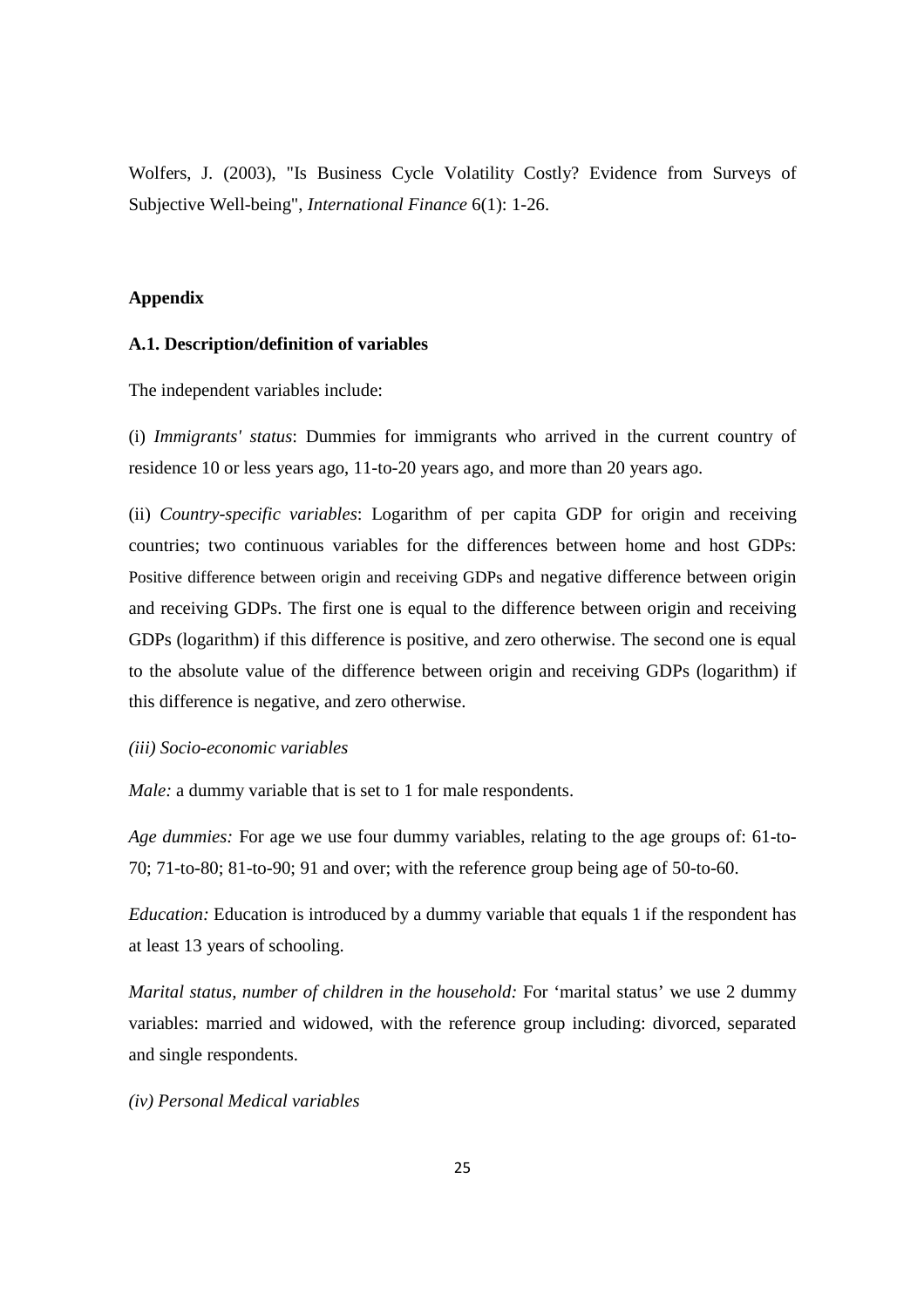*Medical diagnosis of health problems*: A set of dummy variables that relate to diseases that the individual was diagnosed with. They include: heart diseases, hypertension, vascular diseases, diabetes, lung diseases, arthritis, osteoporosis and cancer.

*Health symptoms:* A continuous variable that is the sum of different symptoms that the individual suffered from during the last 6 months (e.g., sleeping problems, falling down, persistent cough, fatigue, swollen leg, dizziness).

*Drug use:* A continuous variable that is the number of different drugs that the respondent takes at least once a week (e.g., drugs for high-cholesterol, high blood-pressure, joint pain, back pain, sleep problems, anxiety or depression, stomach burns).

*Medical consultation:* A continuous variable that is the response to the question: "During the last 12 months, about how many times in total have you seen or talked to a medical doctor about your health. Please exclude dentist visits and hospital stays, but include emergency rooms and outpatient clinic visits".

*Hospitalization:* A dummy variable that equals 1 if the respondent answered positively the question: "During the last 12 months, have you been in hospital overnight? Please consider stays in medical, surgical, psychiatric or any other specialized wards."

*Eyesight*: A continuous variable ranging from 1 (poor) to 5 (excellent). It is the average of 2 variables related to eyesight that are the responses to the question: "Your distance/reading eyesight is: poor (1)…excellent (5)".

*Alcohol use:* The survey includes the following question: "During the last 3 months, how often (during a standard week) have you drunk any alcoholic beverages, like beer, wine, spirits or cocktails?" The seven options range from 'not at all' to 'almost every day'. The following dummy variable is defined: it equals 1 if the respondent uses to drink at least 5 days a week.

*Obesity:* A dummy variable that is equal to 1 if the Body Mass Index (BMI, based on weight and height) is greater than 30.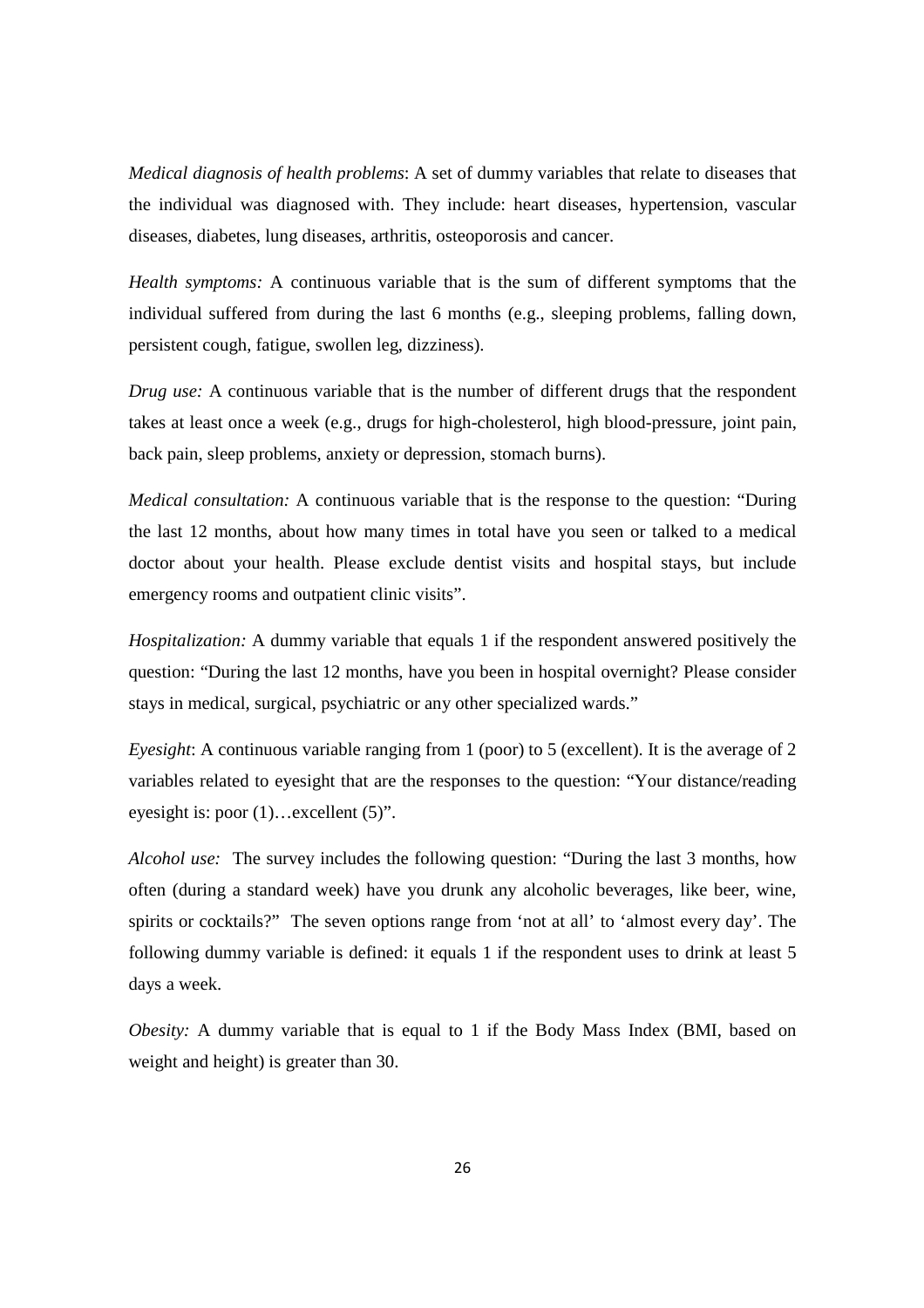*ADL:* This variable relates to limitations with basic activities of daily living (ADL). Six activities are included: dressing (including putting on shoes and socks), walking across the room, bathing or showering, eating (such as cutting up your food), getting in and out of bed, and using the toilet (including getting up or down). We use the individual's answer to these questions for the construction of a linear index, using the principal components analysis.

*IADL*: This variable describes the number of limitations with instrumental activities of daily living (IADL) reported by each individual. Seven activities are included: using a map to figure out how to get around in a new place, preparing a hot meal, shopping for groceries, making telephone calls, taking medications, doing work around the house or garden and managing money (such as paying bills). We use the respondent's answers to these questions to construct a linear index using the analysis of principal components.

*Cognitive skills: Identifying animals:* A continuous variable that is the number of animals that the individual listed in 60 seconds, in response to the question: "I would like you to name as many different animals as you can think of. You have one minute to do this."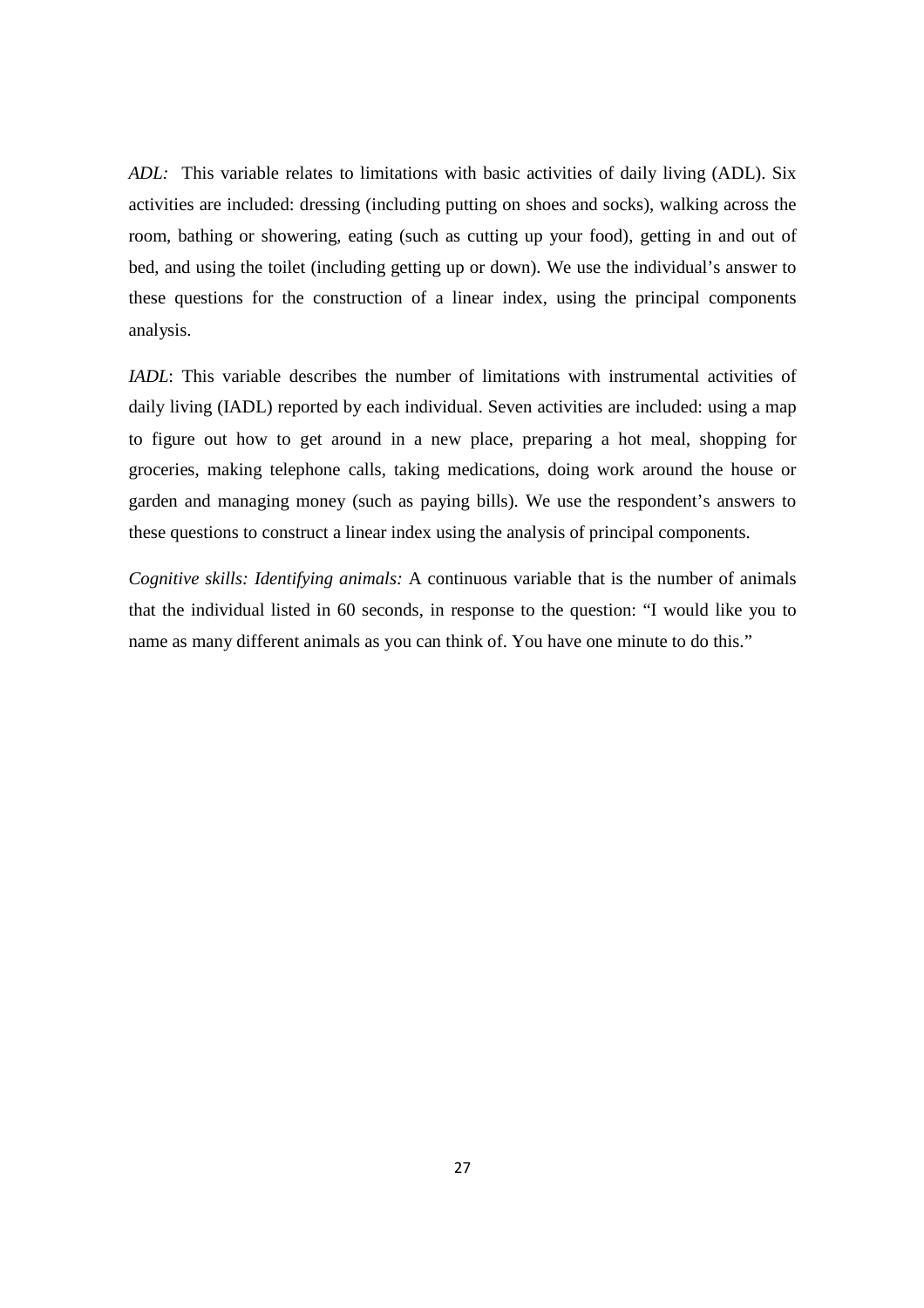|                                                             | <b>NATIVES</b>  | <b>IMMIGRANTS</b> |
|-------------------------------------------------------------|-----------------|-------------------|
|                                                             | Mean (sta.dev.) | Mean (sta.dev.)   |
| Dep. Variable. SAHS (range of 1-5)                          | 2.77(1.07)      | 2.59(1.11)        |
| (i) Immigrant's status (%)                                  |                 |                   |
| Up to 10 years since migration                              |                 | 3.38              |
| $11$ -to- 20 years since migration                          |                 | 4.79              |
| 21 and over years since migration                           |                 | 91.83             |
| (ii) Country variables                                      |                 |                   |
| Logarithm of per capita GDP<br>(receiving/host country)     | 10.40(0.52)     | 10.37(0.59)       |
| Logarithm of per capita GDP<br>(origin country)             |                 | 9.60(0.95)        |
| Positive difference between origin and host<br>$(log)$ GDPs |                 | 0.032(0.15)       |
| Negative difference between origin and<br>host (log) GDPs   |                 | 0.80(0.89)        |
| (iii) Socio-economic personal variables                     |                 |                   |
|                                                             |                 |                   |
| Male $(\%)$                                                 | 44.56           | 41.78             |
| Age in years $(\% )$                                        |                 |                   |
| 50-60                                                       | 34.44           | 35.31             |
| 61-70                                                       | 33.91           | 31.19             |
| 71-80                                                       | 22.59           | 24.99             |
| 81-90                                                       | 9.05            | 8.51              |
| more than 90                                                | 0.01            | 0.004             |
| Education                                                   |                 |                   |
| More than 12 years of schooling $(\%)$                      | 29.56           | 32.30             |
| Marital status (%)                                          | .               |                   |
| Married                                                     | 70.08           | 67.59             |
| Widowed                                                     | 14.40           | 15.37             |
| Number of children in household 0.27 (0.62) 0.30 (0.72)     |                 |                   |
|                                                             |                 |                   |

## **Table A.2: Descriptive Statistics, Natives and Immigrants, SHARE 2011**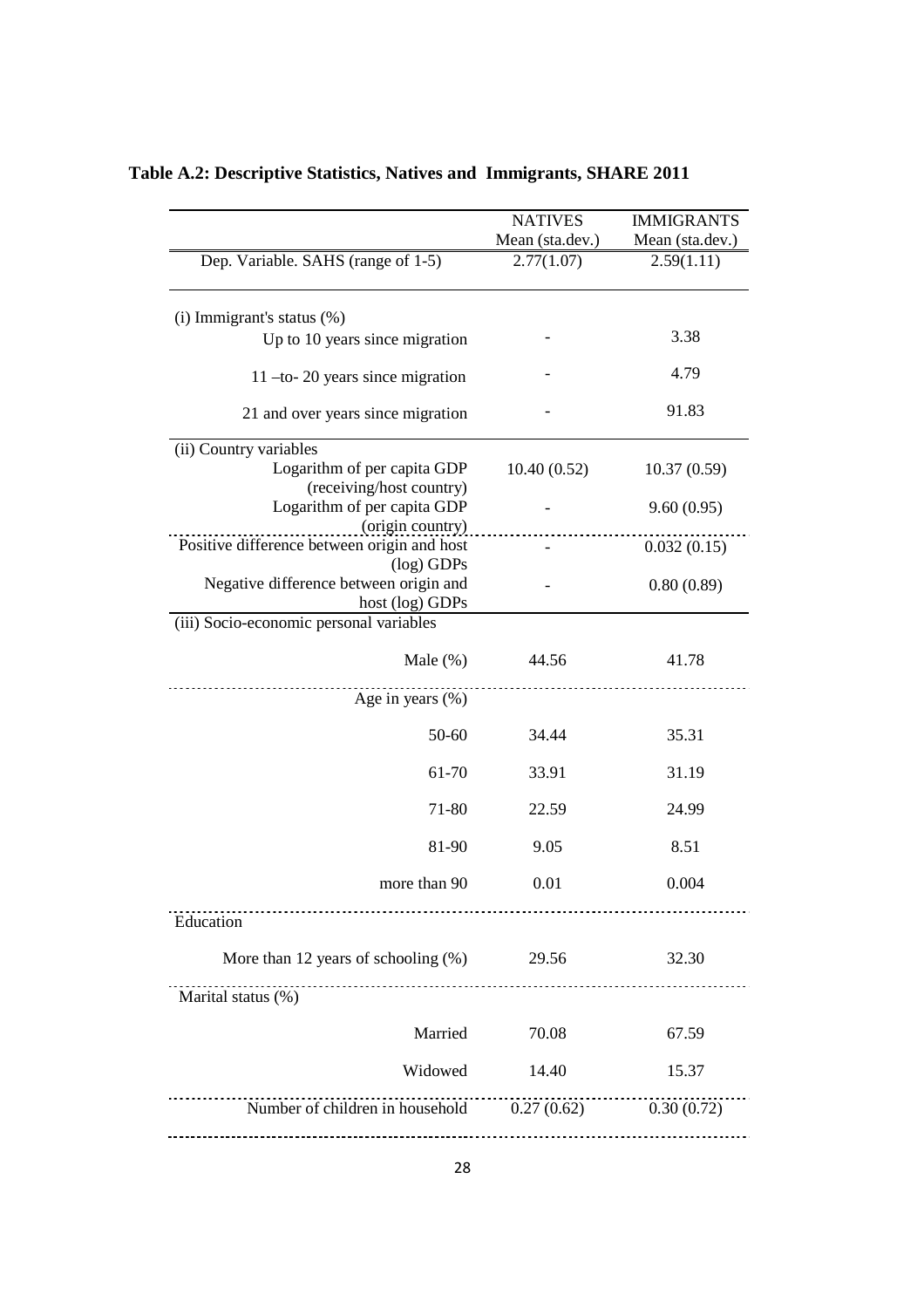|                                                   | <b>NATIVES</b><br>Mean (sta.dev.) | <b>IMMIGRANTS</b><br>Mean (sta.dev.) |
|---------------------------------------------------|-----------------------------------|--------------------------------------|
| (iii) Personal Medical variables                  |                                   |                                      |
| Health conditions – diagnosed with $(\%)$         |                                   |                                      |
| Heart problems                                    | 13.73                             | 17.01                                |
| Hypertension                                      | 39.74                             | 42.20                                |
| Cerebral vascular disease                         | 4.13                              | 5.52                                 |
| Diabetes                                          | 12.46                             | 13.96                                |
| Chronic lung disease                              | 6.51                              | 8.08                                 |
| Arthritis                                         | 24.20                             | 28.02                                |
| Osteoporosis                                      | 1.44                              | 1.37                                 |
| Cancer                                            | 5.37                              | 5.83                                 |
| Number of medical symptoms 1.72 (1.79)            |                                   | 2.07(2.01)                           |
| Drug use (number of drugs) $1.60(1.67)$           |                                   | 1.71(1.71)                           |
| Medical consultation (annual-number) 6.75 (9.74)  |                                   | 6.59(9.70)                           |
| Hospitalization $(\%)$ 15.34                      |                                   | 16.48                                |
| Quality of eyesight (range of $1-5$ ) 3.27 (0.98) |                                   | 3.16(0.97)                           |
| Alcohol consumption (at least 5 days a            |                                   |                                      |
| week)                                             | 21.90                             | 15.57                                |
| Obesity (BMI>30)                                  | 21.62                             | 23.28                                |
| ADL                                               | $-0.10(1.59)$                     | $-0.02(1.65)$                        |
| <b>IADL</b>                                       | $-0.12(1.64)$                     | $-0.06(1.65)$                        |
| Number of remembered animals                      | 19.97 (7.69)                      | 18.92 (7.41)                         |
| $(iv)$ Country shares in the sample $(\%)$        |                                   |                                      |
| Austria                                           | 8.90                              | 37.89                                |
| Germany                                           | 2.57                              | 2.87                                 |
| Sweden                                            | 3.25                              | 3.37                                 |